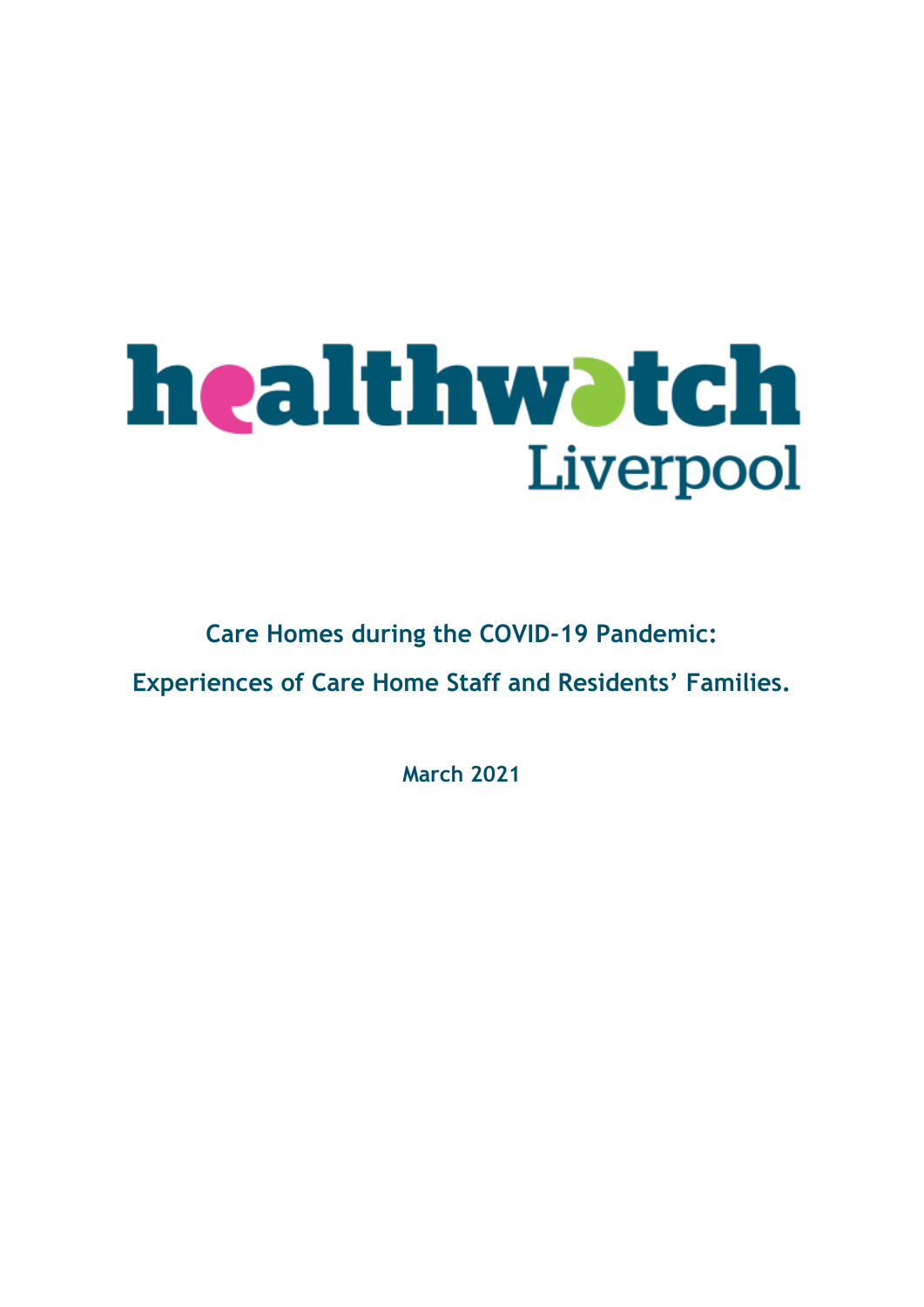# **healthwatch**<br>Liverpool

#### **Contents**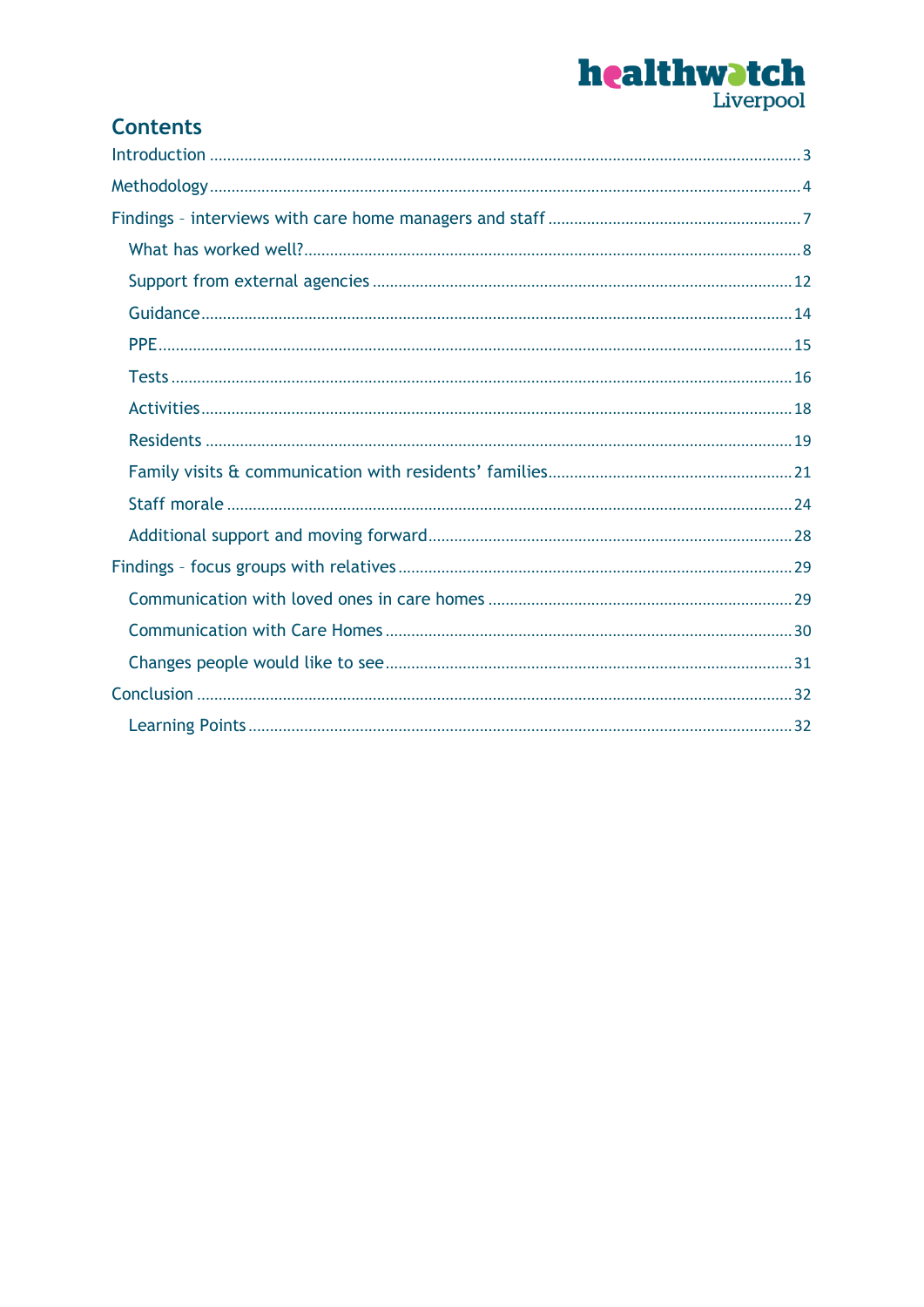

#### <span id="page-2-0"></span>**Introduction**

1

The 2020 COVID-19 (Coronavirus) pandemic has had a significant impact, both locally within Liverpool and nationally across the UK. In March 2020, the UK government imposed the first of a number of national 'lockdowns', implementing a number of restrictions designed to stop or reduce the spread of COVID-19, including limits or bans on indoor and outdoor gatherings of people; closure of 'non-essential' retail and venues (eg. cinemas, museums, etc); and, in some cases, closure of schools. Further lockdowns were implemented in November 2020 and January 2021, as cases of COVID-19 began to rise again.

Health and social care services have also been deeply affected by the pandemic. Many health and social care services have had to restrict or change the services and care they offer, in order to reduce the risk of transmitting COVID-19 to people who use them. As well as moving to remote access, through telephone or video-call appointments and online consultations, some healthcare services, particularly hospitals, have had to limit the inperson care they are able to provide to patients. This is both to reduce risk to patients, but also to create capacity to care for large numbers of patients seriously unwell with COVID-19. Hospitals, both locally and nationally, have struggled to deal with high numbers of COVID-19 patients, particularly in March/April 2020, November 2020, and January 2021. At the time of writing, over 100, 000 people in the UK have sadly lost their lives to COVID-19.

Social care services, including care homes, have also had to change the way they operate to reduce risk to their service users. Many people who use social care services, including residents of care homes, are more vulnerable to COVID-19 as a result of disability or age. Care homes, both locally and nationally, also 'locked down' in March 2020, restricting external visits in order to reduce the risk of residents becoming unwell with COVID-19, and have increase staff use of PPE (personal protective equipment). The government first published guidance for care homes in April  $2020<sup>1</sup>$ . Sadly, many care homes across the country have experienced COVID-19 outbreaks, and there have been a significant number of deaths in care homes as a result.

In Summer 2020, Healthwatch Liverpool staff met with staff from Liverpool City Council (LCC) to discuss how we could learn more about the impact of COVID-19 on local care homes.

Due to the closure of care homes to visitors during the pandemic, we were unable to conduct Enter and View visits to care homes. In an Enter and View visit, trained members of Healthwatch staff and volunteers visit a health or care setting to observe what is going on in that care setting. During an Enter and View visit, we talk to people who use the service, whether they are patients or residents, and their relatives where appropriate. We also speak to staff to find out where they think the service is working well, and where it could be improved. Following a visit, we write a report, which is sent to the provider of the service, as well as to regulators such as the Care Quality Commission (CQC), the local

<sup>&</sup>lt;sup>1</sup> [https://www.gov.uk/government/publications/coronavirus-covid-19-admission-and-care-of-people-in-care](https://www.gov.uk/government/publications/coronavirus-covid-19-admission-and-care-of-people-in-care-homes#history)[homes#history](https://www.gov.uk/government/publications/coronavirus-covid-19-admission-and-care-of-people-in-care-homes#history)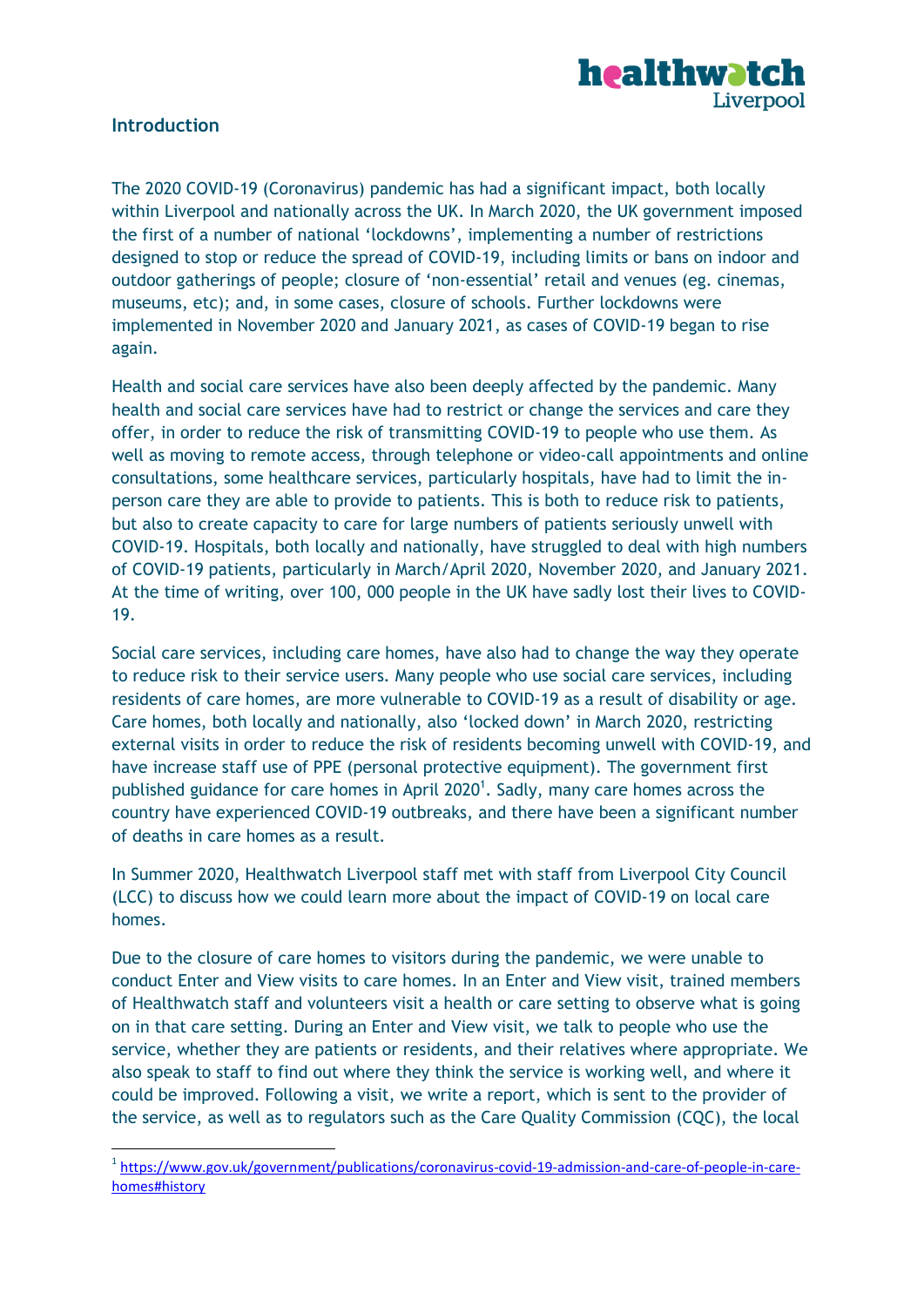

authority, and NHS commissioners when appropriate. These reports are also published on our website.

However, because care homes have been closed to visitors during the pandemic (except for relatives of residents on end of life care) we were unable to get feedback about homes from residents' families and loved ones about the conditions inside care homes. We were therefore keen to explore new ways to find out how care homes were operating during the pandemic, and how they were looking after residents' physical and mental health as well as their general wellbeing.

Liverpool City Council had been working closely with local care homes since the start of the pandemic, and were also keen to gather some more in-depth feedback from care homes across the city about their experiences of COVID-19, to help evaluate what had happened during the pandemic and to assist with future pandemic preparations.

We agreed with LCC to conduct a series of interviews with staff members from different care homes across Liverpool. LCC provided us with information about six different care homes across the city, including their general background and COVID-19 experiences. LCC chose these care homes because they represented a range of different experiences. In addition to interviewing staff, we decided we would also conduct some outreach with people with relatives or other loved ones living in care homes, to ensure we could include their experiences in our final report. They also have a valuable perspective to share about the impact of the pandemic on residents' of care homes, and are also affected by restrictions on visiting, etc.

#### <span id="page-3-0"></span>**Methodology**

We decided the best way to gather the information we wanted would be to conduct semistructured interviews and focus groups with care home staff members, and residents' families. A semi-structured interview would ensure that people we spoke to could share what was most important for them, whilst we collected a comparable set of data from each interview.

We developed a list of possible questions, and we were able to discuss these with a group of care home managers at a mutual meeting for care home leaders held by LCC. Thanks to the input of the care home managers, we were able to make sure ahead of the interviews and focus groups that our list of questions touched on key aspects of the pandemic experience for those working in care homes. We agreed these questions with LCC before they provided us with the details of the care homes they had identified for us.

We produced the following question list:

 Overall, how have you found the past six months in your job (since start mid-March – the start of the pandemic – or since your particular care home has locked down)?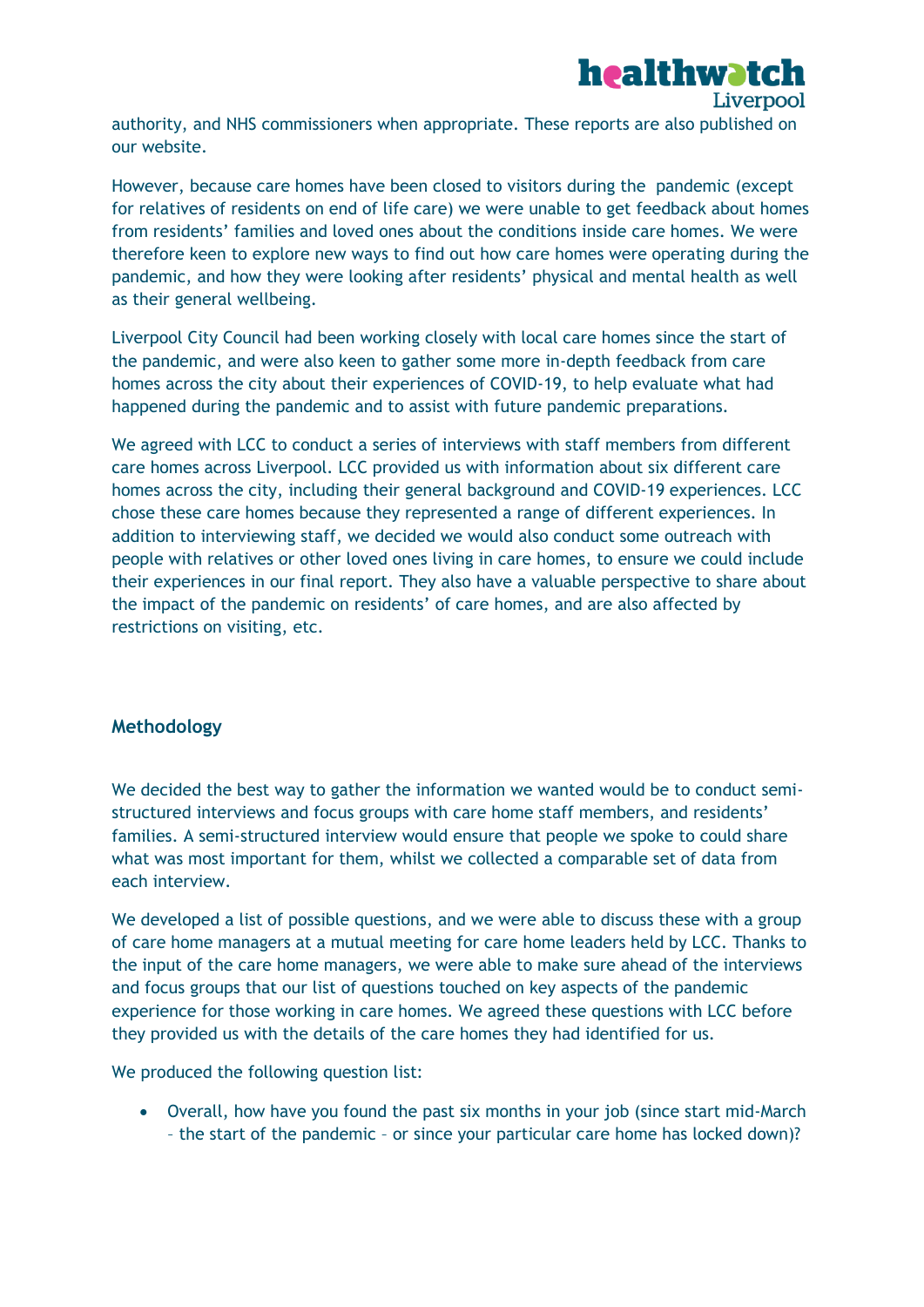

- How, if at all, have your feelings about your job and working during a pandemic changed over the past six months? Did you feel differently at the start of pandemic/the lockdown than you do now?
- Is there anything that you think has worked well in your home over the past six months? What, if anything, has helped you in your job?
- Is there anything that you think has been particularly difficult to deal with in your job? What, if anything, has made your job harder?
- How have activities for residents changed in your home?
- Do you think the information and guidance you have been given during the pandemic has been sufficient? Has it been practical, relevant and helpful?
- (For managers) What have your experiences seeking support from external agencies been like? What has been your experience organising (emotional) support for staff – have you been able to organise this at all?
- How difficult or easy has it been for you to obtain sufficient PPE and COVID tests as a care worker? How has this changed over the course of the pandemic, if at all?
- What do you feel staff morale at your care home has been like in general during the pandemic? How has this been connected with the impact on residents (and their families), if at all?
- What has been your experience of dealing with residents' families over the course of the pandemic (if applicable)? How have you managed regular communication and visits, where they happened?
- Is there any additional support you would have liked or found useful earlier in the pandemic? Is there any support you still need, or would benefit from?
- Is there anything else you'd like to tell us about your experiences of working in a care home during the COVID-19 pandemic?

Interviews and focus groups were conducted over Zoom, a video-calling app. Interviewees could join via a laptop, smartphone, tablet, or could also dial-in via telephone. We chose Zoom as this was the best way for multiple Healthwatch staff members and volunteers to attend each interview/focus group (to either facilitate or take notes). This also allowed us to record all the interviews and focus groups that took place, which meant that we had an accurate record of all conversations that we could analyse once the full set of interviews were completed.

We unfortunately experienced some delays in starting the interviews and focus groups, partially due to delays in obtaining appropriate equipment for all staff and volunteers who would be participating (everyone had over-ear headphones for privacy, and staff were supplied with password protected and encrypted hard drives to store interview recordings and notes), and partially due to difficulties in arranging interviews and focus groups with staff. Many care homes were busy, and it was therefore difficult to arrange suitable times to speak to people. Additionally, staff turnover in some home caused an additional delay, or meant we were unable to organise interviews with that home. We were not able to speak to all homes whose details we had been provided with. Interviews were conducted between October and December.

We offered an interview to managers, and staff members could attend in groups (a focus group) or do individual interviews with us.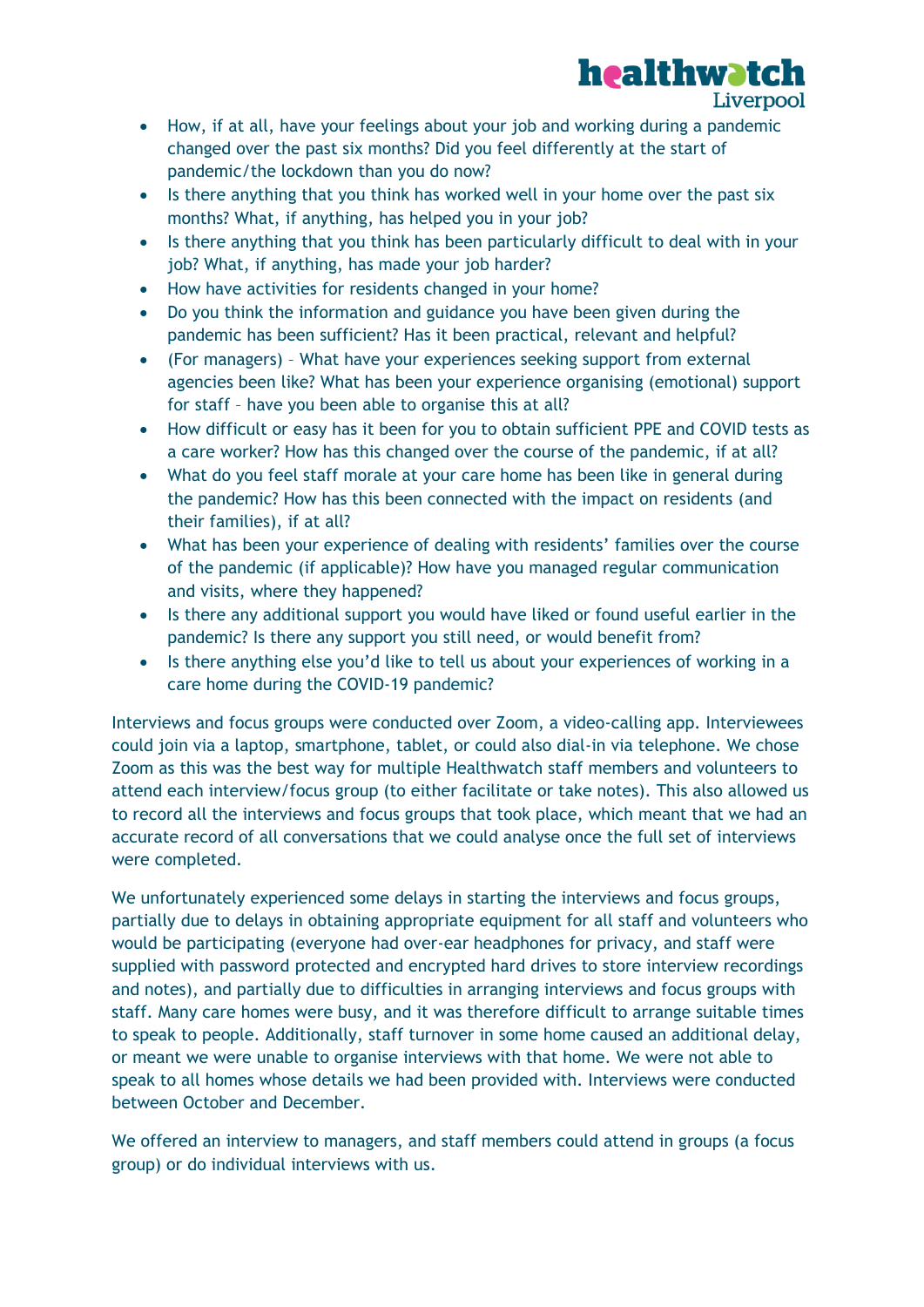# healthwatch

Liverpool

We agreed to keep the information about care homes and staff we spoke to anonymous. The homes whose information we obtained from LCC are as follows:

- **Care Home A.** A small residential home. Staff moved in to the home in the Spring to stop the outbreak from spreading, although they experienced a later outbreak. We spoke to the home manager and some staff from this home.
- **Care Home B**. A mid-size home. This home did not experience an outbreak. We spoke to the home manager and some staff from this home.
- **Care Home C.** A mid-size home, which experienced a significant outbreak in the Spring. We spoke to the manager of this home.
- **Care Home D.** A large specialist home. This home experienced a later outbreak of COVID-19. We spoke to the manager and staff from this home
- **Care Home E.** A small home. This home experienced an early outbreak. We were unable to speak to staff or a manager from this home.
- **Care Home F.** A large home, with multiple buildings. We were unable to speak to staff of a manager from this home.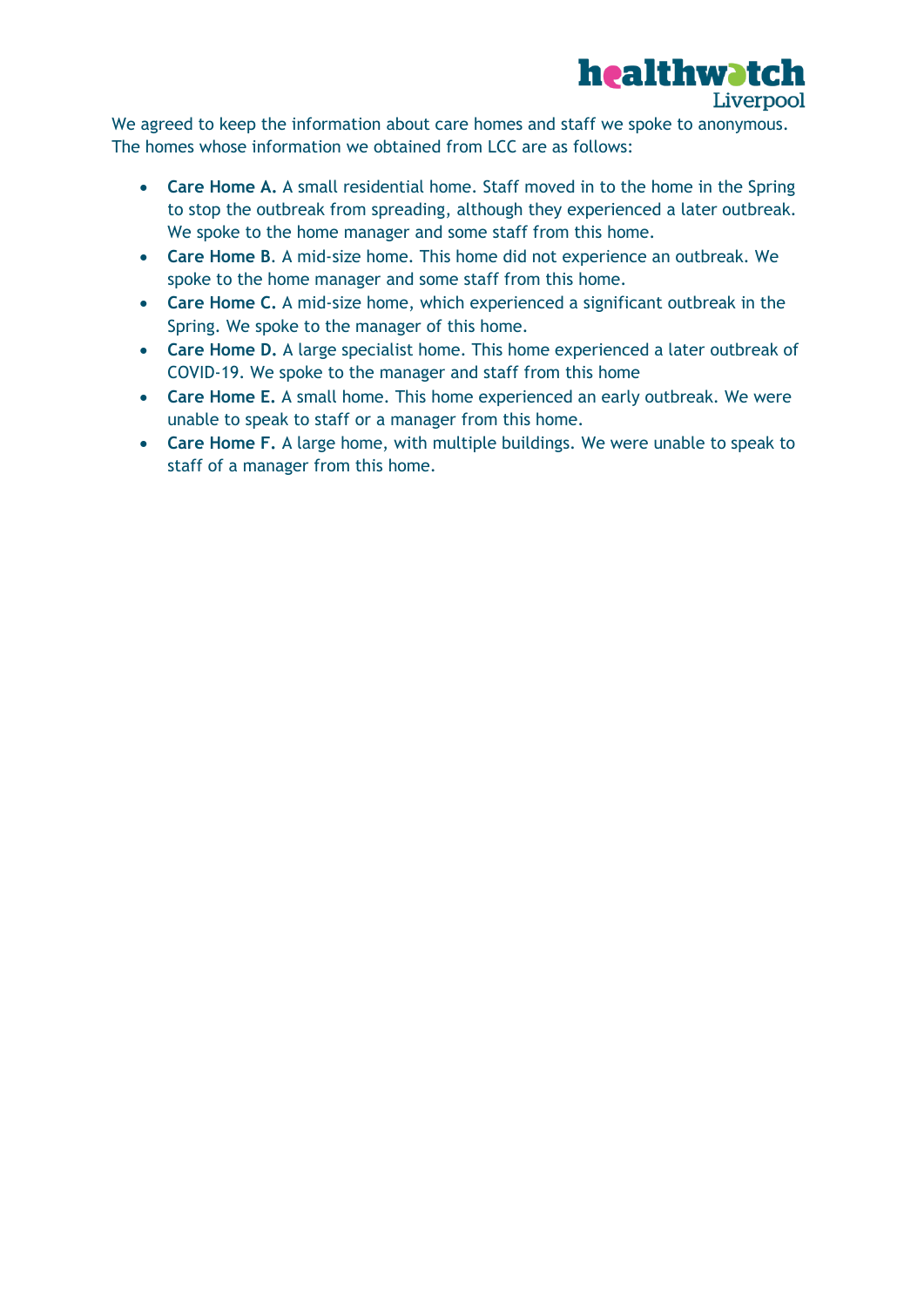

#### <span id="page-6-0"></span>**Findings – interviews with care home managers and staff**

*"Sometimes it feels like something out of a movie … it's been a hard year, a very hard year."* Staff member, Care Home D.

It was clear across every interview that we did that the COVID-19 pandemic has had a significant impact in care homes, on their residents, and on the morale and wellbeing of staff. This was true despite differences in pandemic experiences across care homes. The pandemic had an impact on the day-to-day running of all homes we spoke to, with staff and managers facing additional work pressures, particularly around ensuring that residents remained active and that family members of residents were informed of how their relative was doing and were still able to communicate with them even when in-person visits could not occur. A number of people we spoke to said they were doing more work, or felt under more pressure at work as a result, particularly when other staff members were off.

Where care homes had an experienced an outbreak of COVID-19, this was an additional source of stress and pressure. Some homes had very negative experiences during a COVID-19 outbreak, struggling with ensuring adequate staffing, not receiving timely and appropriate support from external agencies, and struggling to keep up communication with families at the same time as providing care to very unwell residents, and grieving the loss of some. Other homes had less difficult experiences during an outbreak, although homes still reported outbreaks to be a stressful and difficult time, with the sad deaths of numerous residents as a very upsetting time for both staff members and other residents.

Much support for staff members working in care homes throughout the pandemic seems to have been arranged informally. When asked about what support they had received, most staff members told us about small gifts and gestures from their managers, such as cakes and other treats, or meals ordered in. Some staff also told us they had been signposted by managers to external mental health support. However, little psychological support seems to have been made available for care home staff, and both staff and managers from some homes reported a number of colleagues had been signed off from work with stress, anxiety, or depression. The manager of one care home told us that Liverpool City Council had offered to provide psychological support for staff at their home, but that no arrangements for this had been made at the time of interview. Every member of staff and manager we spoke to said that staff morale at their care home had been negatively affected by the pandemic, so it is clear that there is a definite need for psychological and emotional support for care home staff.

While everyone we spoke to said that some aspects of their work had become more difficult, particularly during a COVID-19 outbreak, not everyone we spoke to had a negative perception of working in a care home during the pandemic. Some managers told us they felt well-prepared to deal with an outbreak and were supported well by external agencies and local healthcare professionals. A number of staff members told us they felt well supported by colleagues and managers, and by family members of residents. More negative perceptions and experiences, particularly during a COVID-19 outbreak, were often linked to different compounding factors including how early in the pandemic an outbreak occurred and rates of staff sickness. Homes that experienced an outbreak early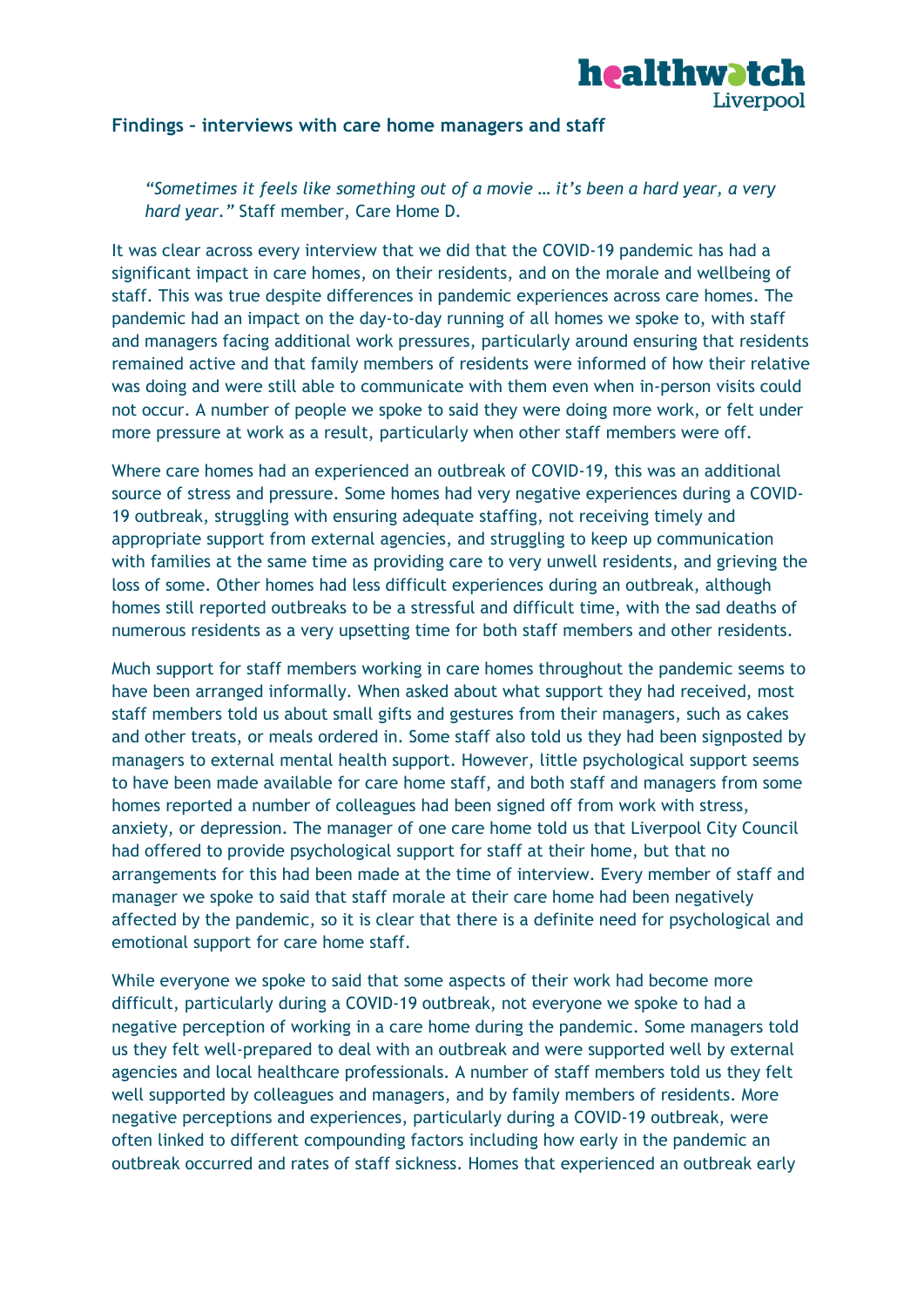

in the first 'wave' of the pandemic, around March 2020, tended to report worse experiences, particularly in terms of the support they received during an outbreak. Similarly, staff from homes that told us that staff sickness or absence was much higher than normal tended to describe their experiences more negatively than staff from homes which had little staff sickness and absence.

#### <span id="page-7-0"></span>**What has worked well?**

We asked both staff and managers what they felt had worked well in their particular care home during the pandemic. We received a number of answers to this. Some told us about specific measures they had taken to help reduce the risk of a COVID outbreak in their care home.

*"What's worked well for me is I don't use agency [staff], I've never used agency staff, so I think that's a bonus. All my staff live quite local, and we've stopped any public transport so the staff do lift shares and things, or they'll get a taxi ... that's worked really well."* Manager, Care Home B.

*"The infection control part of it, making sure everyone is doing the same things, making sure all the housekeepers are on board with cleaning all areas where everyone's been, just making sure that we reduce the risk as much as possible."* – Staff member, Care Home D.

*"Our process that we've put in place [for staff testing] works really well, so that's been great."* Manager, Care Home D.

*"We officially went on lockdown before [the national] lockdown happened, which we think has helped."* Staff member, Care Home B.

A number of people that we spoke to highlighted how well they felt their colleagues had adapted to working in a pandemic, and that pulling together and working as a team with fellow staff in their care home had been positive for them.

*"People have worked together so well, people have adapted, how everyone has adapted is amazing."* Manager, Care Home A.

*"None of us have ever gone through anything like this before, nobody has, and I think we've all just had to pull together, try and keep our morale up, keep everybody's morale up and help each other."* Staff member – Care Home D.

*"It's shown the commitment of the majority of staff, the commitment that you're getting from them, the flexibility, the commitment to the residents … we, like most homes in Liverpool, have lost some residents to COVID, sadly … and we felt the effect of it and the staff working together and pulling as a team, that's been lovely to see."* Manager, Care Home D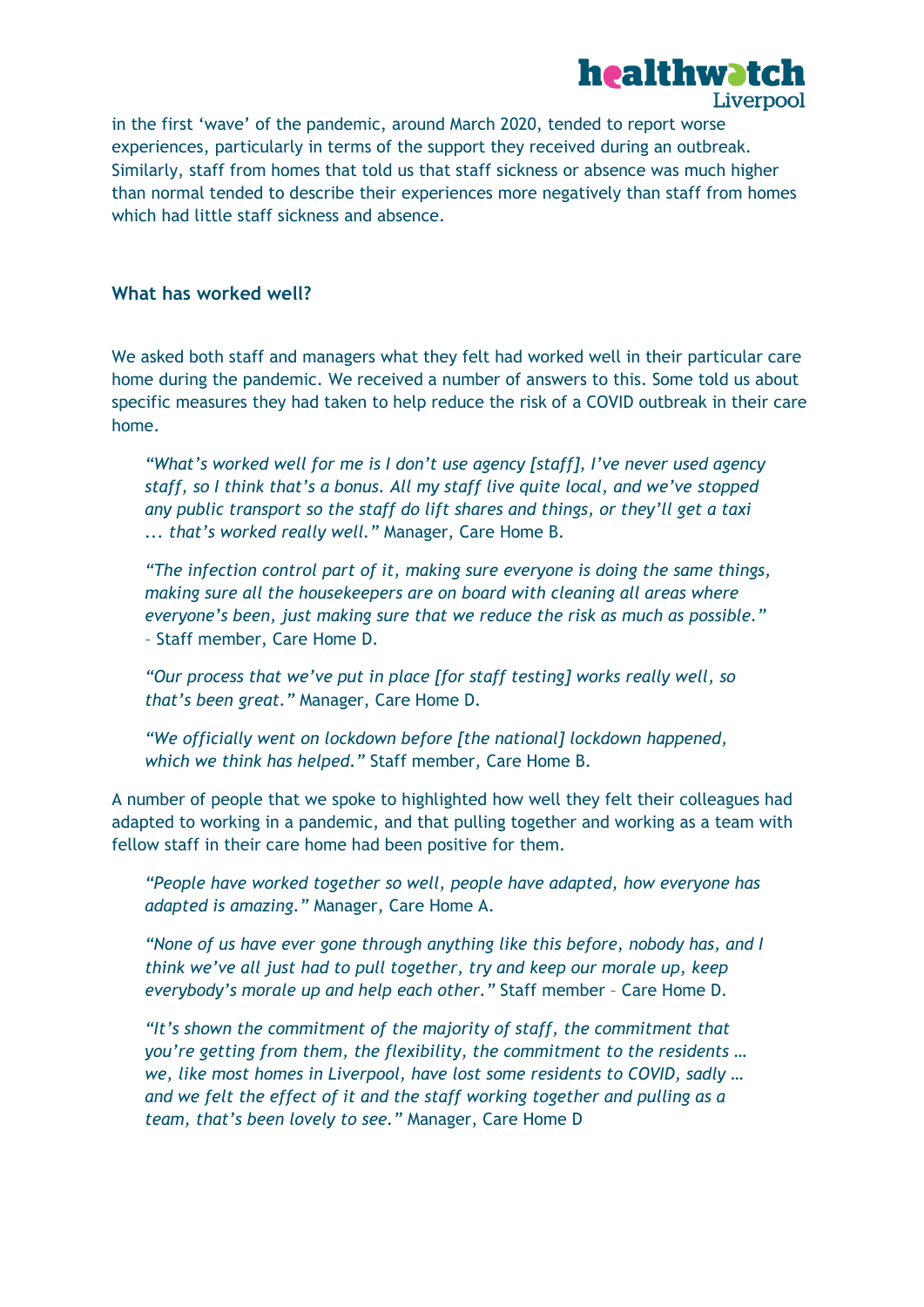#### healthwatch Liverpool

As well as close co-operation with colleagues, co-operation and communication with external agencies and professionals (such as Liverpool City Council, or healthcare professionals) were highlighted by some as having worked well during the pandemic.

*"Communicating and knowing what we're doing – keeping the families informed. And the Zoom meetings, I go on these Zoom meetings with the doctors and all that, and that keeps you up to date … that's been really good … I think the Council have been very supportive as well."* Manager, Care Home A.

Close relationships with and support from residents' families was also mentioned by some staff members.

*"It's helped that we've had a lot of contact with the families, and we're very close … they'll phone us up and say 'Do you need any drinks from the shop?' and drop things off for us."* Staff member, Care Home A.

*"We have had good support from our families as well, to be honest … they bring all sorts in, if we want anything for any of the residents or ourselves we've only got to ask and they bring it in for us. They've been fantastic, absolutely fantastic."* Staff member, Care Home B.

#### **What has been difficult?**

For homes which had experienced COVID-19 outbreaks, this was an obvious difficulty. Staff and managers talked about the difficulty of caring for so many people who were unwell with COVID-19, along with pressures that arose when staff themselves tested positive for COVID-19 and needed to take time off to self-isolate. Homes which reported having a more difficult experience during a COVID-19 outbreak spoke more about the impact of staff shortages.

Staff and managers also spoke about the impact of COVID-related deaths, with all homes we spoke to which had experienced an outbreak suddenly losing multiple residents in quick succession.

*"It's only a small home so you do get very attached to the people you look after … the silence I think was the hardest because like the numbers dropped by ten people."* Staff member, Care Home A.

*"We've lost a lot of residents … all of a sudden, residents were just passing away. As I say, there was 21 in a matter of five weeks. 21, which is a hell of a lot."*  Manager, Care Home C.

*"[The most difficult thing] was when COVID came into the building. It's somewhere I've worked for 10 years and it took quite a few of the residents away and I think that was really, really hard. I think everyone was just in a little bit of a shock for a while."* Staff member, Care Home D

As well as being difficult and emotional for staff and family members, interviewees also told us about the impact of deaths on other care home residents.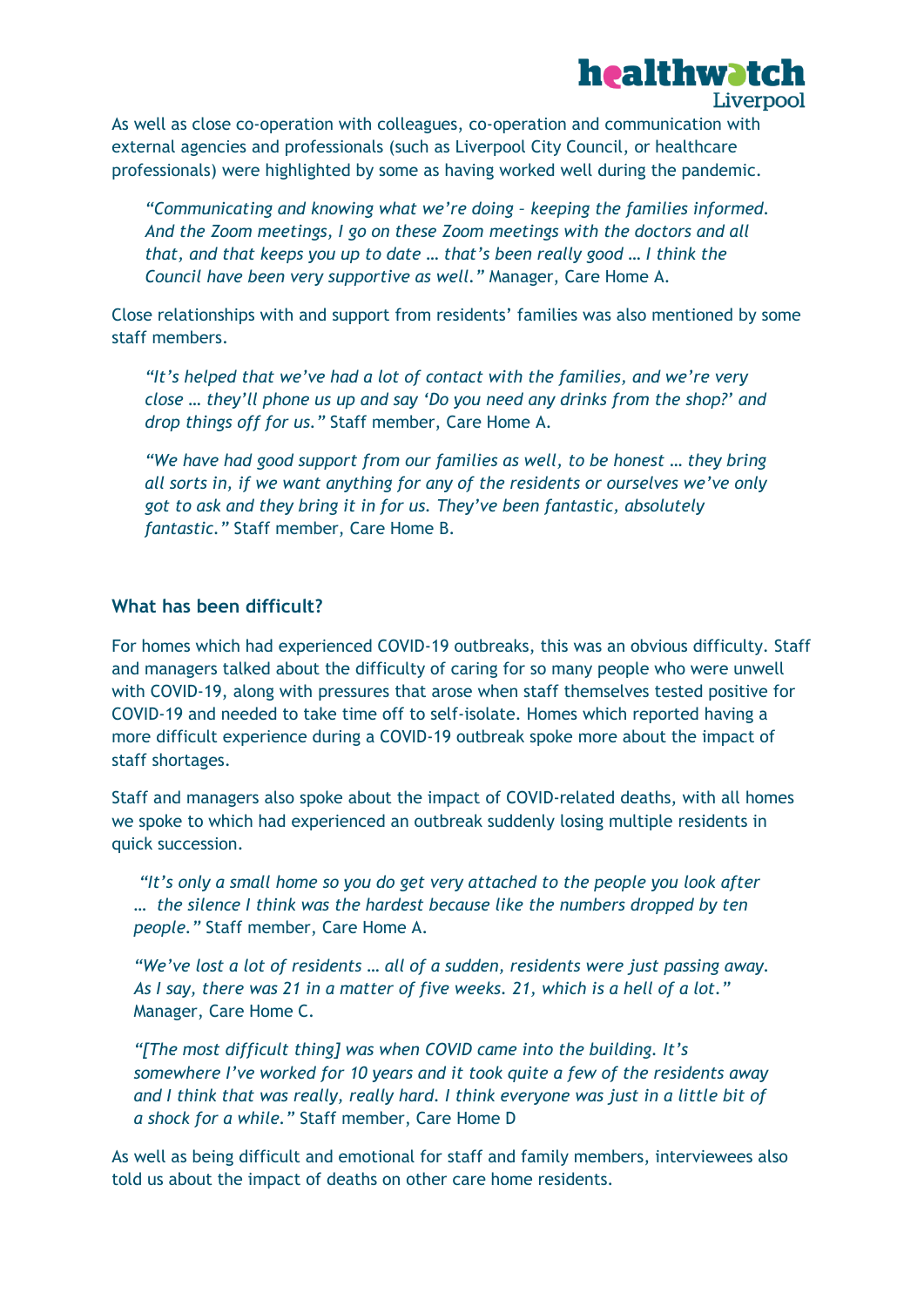

*"It's sad for us when someone passes away. It's sad for the families when someone passes away. The residents feel a change in the atmosphere and know that person's not there."* Staff member, Care Home A.

One additional difficulty that a number of interviewees told us about was the expectation of care home staff members to verify the deaths of residents during a COVID-19 outbreak. Staff members told us that they had not been previously trained to verify deaths, or were not previously required to verify deaths as part of their role, but were expected to do this during a COVID-19 outbreak as other health professionals who would have previously certified deaths were no longer willing or able to come in to do this.

*"I think our worst thing – we had to certify the death of people, which I think is absolutely diabolical … they expected a carer or a senior carer who'd had no training to do it and I would say out of everything, to me, that's the worst thing." – Manager, Care Home A.*

*"The only thing that really concerned me, for the End of Life patients, was that we had to certify the deaths … the doctors were saying, they've already [passed away] and it's no big deal, but it is. Because the person, I looked after for 10 years … I didn't think that was very dignified."* Staff member, Care Home A.

*"It was just horrendous. It was sink or swim … no one would come anywhere near us. When someone was passing away, they wouldn't even come out to certify the deaths."* Manager, Care Home C.

Staff and managers seemed unclear as to why external healthcare professionals were suddenly unable to come in and certify deaths during a COVID-19 outbreak. Staff told us they were unsure why external professionals would be unable to come in to certify deaths wearing PPE, particularly when care home staff had been told it was safe for them to work in a COVID environment provided they were wearing correct PPE.

*"If Infection Control have come into us and said 'If you wear your PPE correctly … it's not gonna happen', then why can't a doctor or a nurse or someone come in?"* Manager, Care Home A.

Some staff members also told us that information they had about COVID-19 prior to an outbreak occurring in their home did not adequately prepare them for outbreaks when they occurred.

*"They said, when you first test positive for COVID, it's that the first 14 days is crucial – but it wasn't. So when we got to 14 days were like, oh my god, we've made it, we're okay. But our deaths came after that, and people were poorly up to day 28. Some people coughed on day 28 and we were like, oh my god – we were told it would be two weeks."* Staff member, Care Home A.

Some interviewees also spoke about the impact of COVID-19 on the health of residents who had been unwell with the virus but had survived.

*"A lot of [the residents] lost a lot of weight – that was our biggest concern, they were so tired, they didn't have the energy … luckily enough, the GPs did put*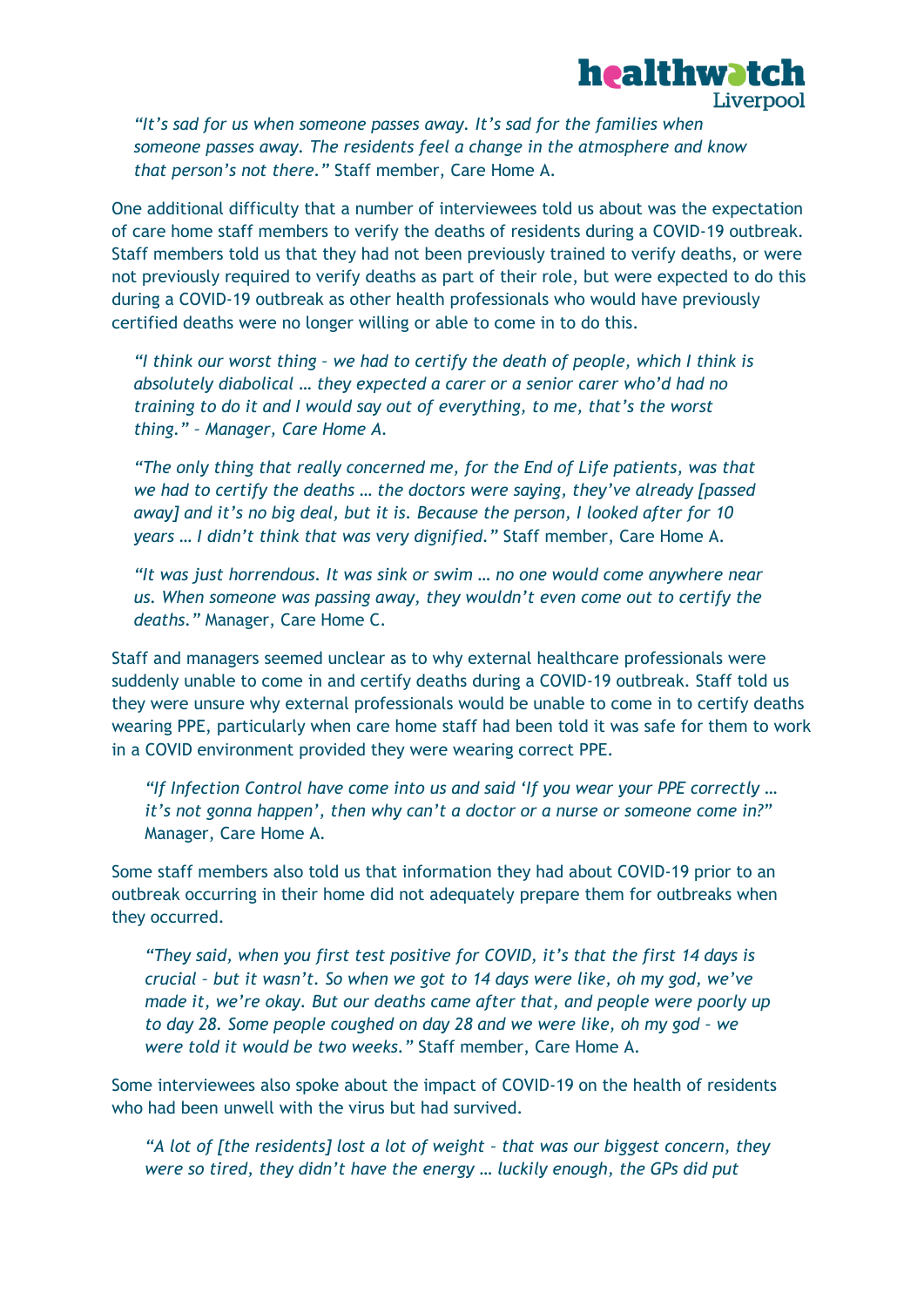

*food supplements in, and a lot of them have gained a pound or two pound since, which is brilliant, and they're starting to all sit back at the dining tables."* Staff member, Care Home A.

For some homes, the death of many residents led to a significant loss in income which had a knock-on impact on the running of the rest of the home.

*"A difficulty obviously for an organisation is the reduction in numbers so therefore there's a reduction in income, which then has a massive impact because the bills don't go down, the staffing levels don't go down."* Manager, Care Home D.

*"The Council have been giving us grants because obviously we've lost a lot of residents, the occupancy has been really low, so we're trying to fight to keep the business open as well as look after our residents."* Manager, Care Home C.

For some care homes, this loss of income also coincided with an increase in costs related to the pandemic, further increasing financial pressures.

*"[We've got] more bills because of the increase in the things that we've got to purchase, and also trying to secure agency staff, so potentially you're having agency staff in when you don't need them just to try and make sure that they don't work anywhere else." – Manager, Care Home D.*

Staff also spoke about the difficulty of dealing with such an unprecedented pandemic, highlighting a lack of certainty or clarity around how to keep residents safe as something that was hard to deal with. This was a particular difficulty in the early weeks and months of the pandemic.

*"Because no one's ever gone through anything like this before – there's no answer, is there?*" Staff member – Care Home D.

*"The worst period, to me, was at the beginning where, whoever you were phoning – no one knew what they were doing … at first it was just mind-blowing because you just didn't know if what you were doing was right, because no one could say 'Yeah, it's right' or 'It's wrong'."* Manager – Care Home A.

Staff members told us that they also found the absence of residents' families during the pandemic difficult, and missed the care and support that family members often provided to residents during visits.

*"For me, personally, Covid has been horrific, and the families that haven't been able to come in – and most of the families would come in, they'd make us a cup of tea, or they'd bring a cake for us, or they'd say 'Oh, I've set the tables for you so you can go and do something else'. It's quite a family place and I found that hard, that they couldn't come in and do any of that for us."* Staff member, Care Home A.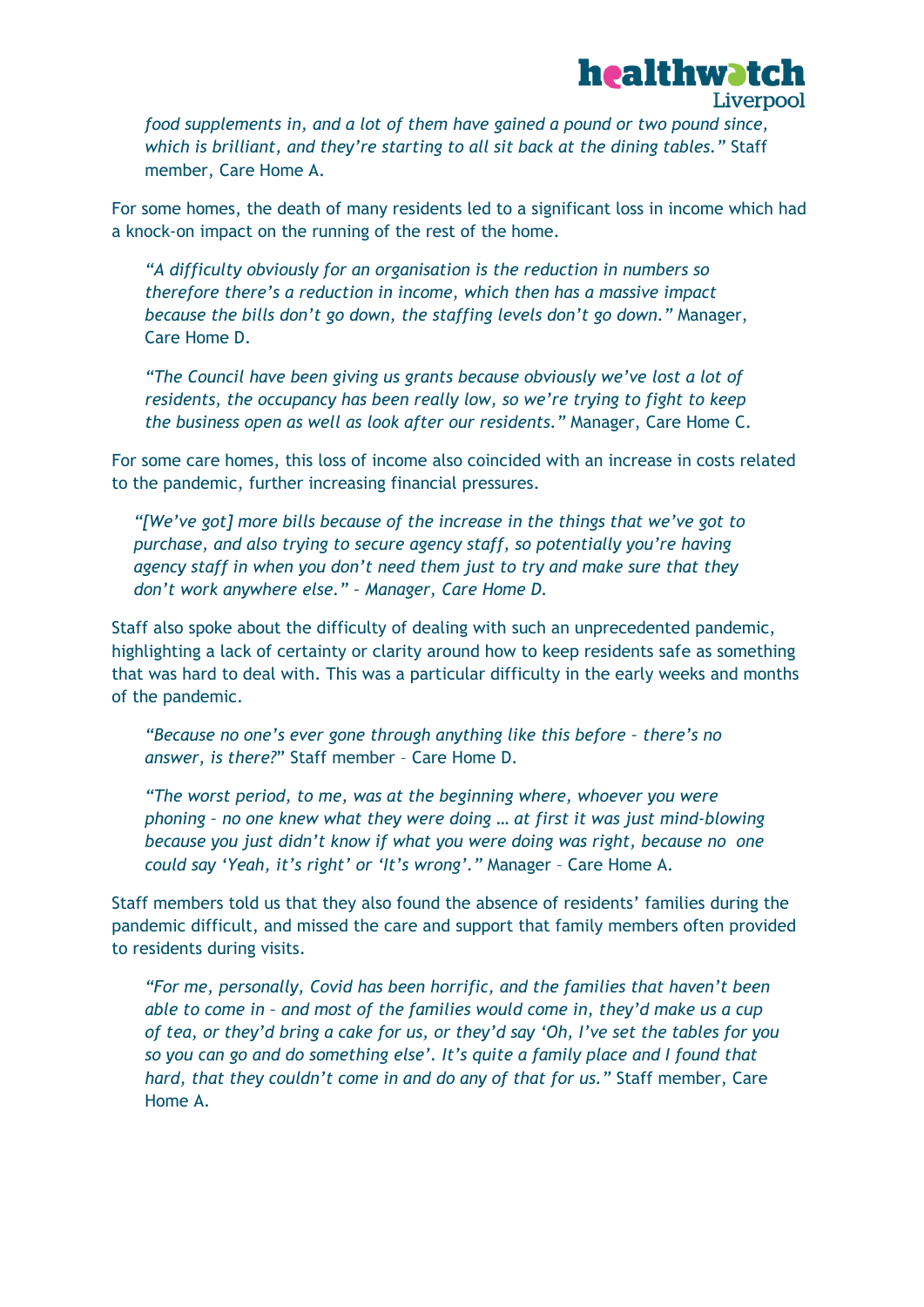#### healthwatch Liverpool

At the time of the interviews, one home we spoke to had yet to experience an outbreak. The main difficulty they reported facing was around activities and keeping residents occupied, and having to keep family visits restricted, particularly for end of life residents.

*"The activities and the stimulation for the residents, that's been difficult, because we were going out so much with the bus and doing trips and having people in, having the children in."* Manager, Care Home B.

*"I've found that the worst, when someone is end of life and you're having to tell the families – normally, you'd be like, come in, stay with them all day, and that's the most difficult part for me, that I've found horrible and difficult to deal with."* Staff member, Care Home B.

#### <span id="page-11-0"></span>**Support from external agencies**

We asked managers about their experiences of receiving support from external agencies, such as Liverpool City Council, Public Health, the Infection Control team at the Royal Liverpool Hospital, the CQC (Care Quality Commission), and any other relevant external professionals such as GPs and district nurses.

Some managers told us about specific interactions with external individuals or agencies that they found useful or helpful. While some managers felt very supported, they told us that they still missed in-person communication and support.

*"Sticking with the same infection control nurse, and them checking in and advising, that's been really good."* Manager, Care Home D.

*"We can just phone the doctors, we've got a really good relationship so they'll listen to us if needed, we still have the matron coming in, she's PPE'd up. We've changed the family room into a treatment room to reduce traffic through the building … the residents are still getting the care and treatment they need, it hasn't been compromised at all."* Manager, Care Home B.

*"I do feel like the Council have supported us …. We're getting PPE every week, free. We've had grants as well. I mean, I think because someone's not physically coming in and standing next to you – that's what you miss, if that makes sense, you miss that contact with people."* Manager, Care Home A.

Some managers were also receiving informal support from other care home managers they were friendly with, and said that this peer support had been beneficial.

*"I've been involved with another group of Care Home managers … so that's been beneficial, you know as a network, and we've done our own Zoom catch ups, just checking in on each other."* Manager, Care Home D.

A number of managers told us that, in the initial weeks and months of the pandemic, contact from external agencies had been overwhelming. This was the case both when managers felt they needed support and when they felt they did not need support.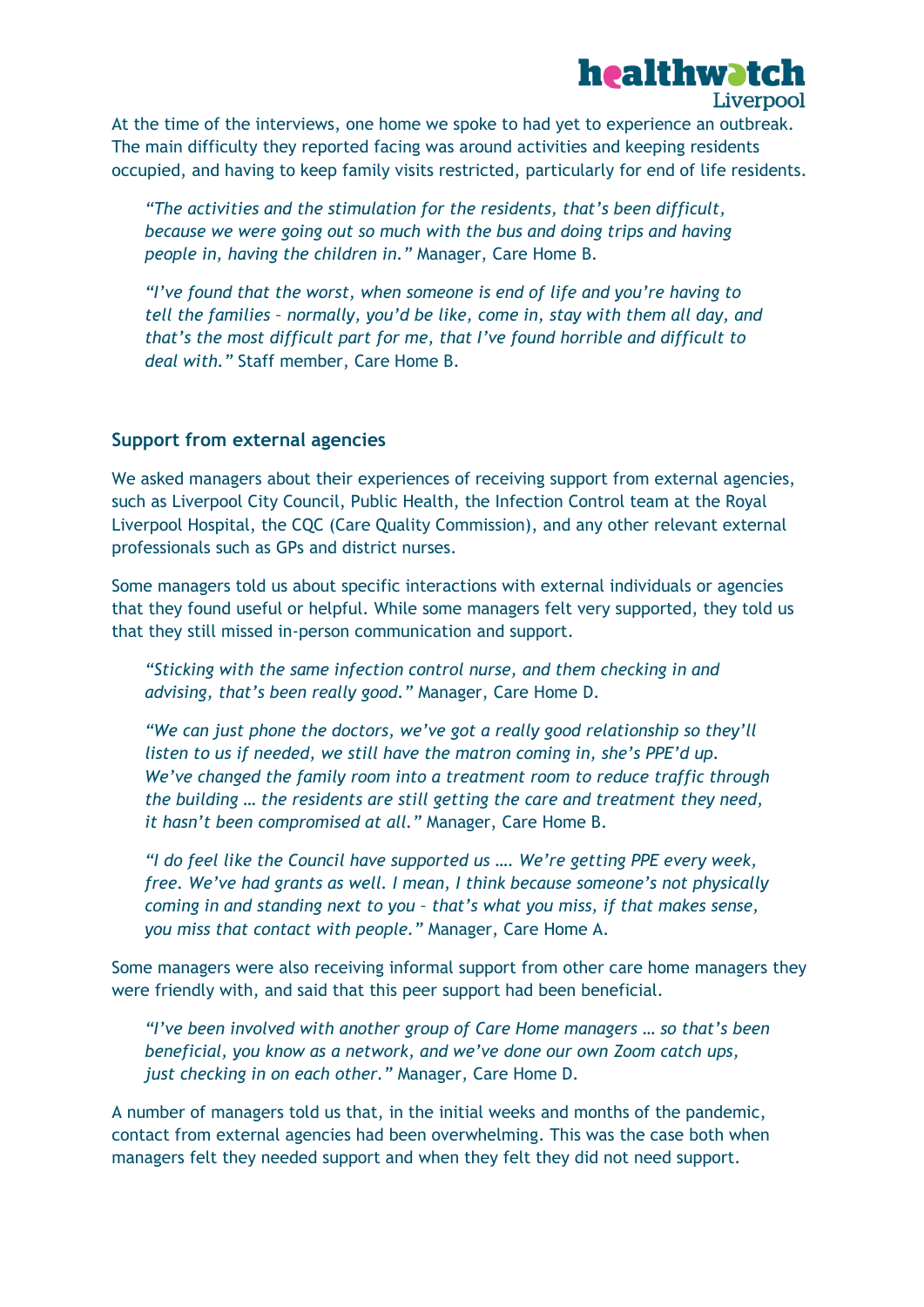

*"The City Council – in the early days, it was overload, you'd have about six people ringing you a day checking in, and they've got their act together on that and it's now maybe once or twice a week someone'll check in on you."* Manager, Care Home D.

*"The Council have been really good as well, they've reduced the calls that they've been doing … at the beginning they were phoning every day, and I'm like 'I'm fine!' I know they're there if I need any support or help. There's so many people out there wishing to help us and stuff. The infection control team came down from the Royal to see if they could support … but we've got everything in place."* Manager, Care Home B.

*"One staff member, one day she rang me up, just hysterical, crying, I can't do it. There was like 17, no sorry, 19 different Zoom meetings that they expected her to do in a week … Why can't all the departments talk among themselves? You had to fill that form in for Public Health, then it was another form for infection control, then one for the Council, then one for CQC, and everyone wanted the same information, but all separate. And then it was, 'Well, I need to speak to you now' and there was like 19 Zoom calls they expected in one week – as well as residents dying on you, and staff isolating, and people sick, and families who are on the phone … I did ring them up and say no, enough, youse have got to stop this. We will be in touch with you but you've got to give us time, our priority is the residents at the minute."* Manager, Care Home C.

Some managers felt they had not been well supported by external agencies, particularly when they were experiencing a COVID-19 outbreak. Managers told us about facing pressure to complete bureaucratic tasks, such as routine paperwork or assisting social workers with care plan assessments, at a time that they felt was inappropriate.

*"This is just a personal gripe, I had to do my Quality Assurance Monitoring Form, it was due, and I just think that was a massive piece of work in such an extremely stressful and busy time, but there was an expectation that it had to be in by a certain date … this isn't normal times and there's got to be some kind of leeway, for want of a better expression, in some of the expectations. If you're honest in your report and you say well, actually, we've not been doing training because we've not been wanting to bring groups of people in or we've not been wanting to send anyone anywhere … all it is, is have you done what you're meant to have done? No you haven't. So therefore you're not compliant, and I think there needs to be some leeway there."* Manager, Care Home D.

*"We had a lot of pressure as well from social workers, you know, because they're working from home it was like – 'Well, I've got time now to do a review on a resident' and I said, well, congratulations, we haven't! So then they wanted all the information so they could do their job which, fair enough I get, they have to do their job but when we're fighting a pandemic … you know, come on."* Manager, Care Home C.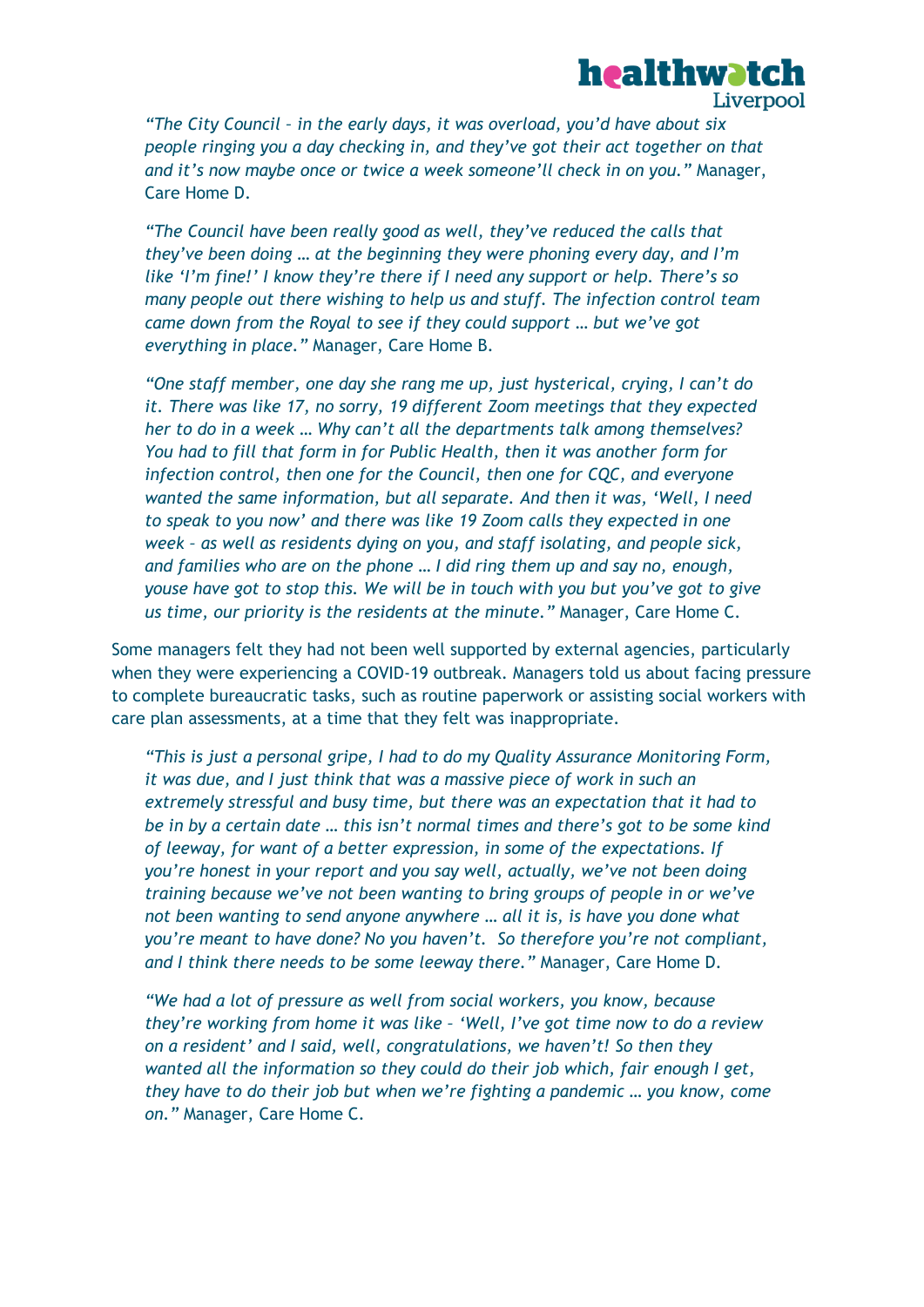

Managers who experienced an outbreak early in the pandemic had a harder time accessing sufficient support, but said that support had improved since the early weeks and months of the pandemic.

*"They are supporting us a lot better now than what they did. Everyone – in March, we couldn't get hold of anyone, and when we did it was 'there's nothing I can do, I can't help you', everyone just panicked. And I get that, but we were just left. Being honest, we were just left. Doctors, community matrons, district nurses, no one would come in."* Manager, Care Home C.

#### <span id="page-13-0"></span>**Guidance**

Staff and managers had a mixed experience of guidance. Perceptions of guidance in the early weeks and months of the pandemic was more negative, with interviewees recounting that guidance frequently changed, and that different organisations and authorities often released very similar but separate pieces of guidance. Frequent changes in guidance were described as overwhelming and confusing, and guidance was often seen as being contradictory. For managers, keeping up to date with these changes in guidance was very time consuming and an additional source of stress.

*"Things change all the time and in the early days we must have been getting about three, four different briefings every day, you were getting a briefing from the City Council, a briefing from infection control, Public Health England, the government, and it was like – overload of information … Sometimes the repetitiveness of the information, you were having to read through it and go through it only to find, actually, that's virtually the same as what they've said … that was very difficult and time consuming, when you're reading that, but you actually wanna be out there supporting your staff. " – Manager, Care Home D.*

*"It felt like the guidance was changing every day, you'd have to read it all the time."* Manager, Care Home A.

*"Useless, because you can't make head nor tail of it because one minute it's one thing, the next … I haven't got time to be looking at guidelines every five seconds. And they're very contradictory as well."* Manager, Care Home C.

Care home managers reported that they have found it beneficial when guidance and information meetings have been consolidated.

*"They've now combined them into – City Council, infection control, Public Health England – joint meetings once a week and that has reduced the repetitiveness of hearing one thing on one meeting and then it repeated in another … so that's a better use of everyone's time, that's been useful."*  Manager, Care Home D.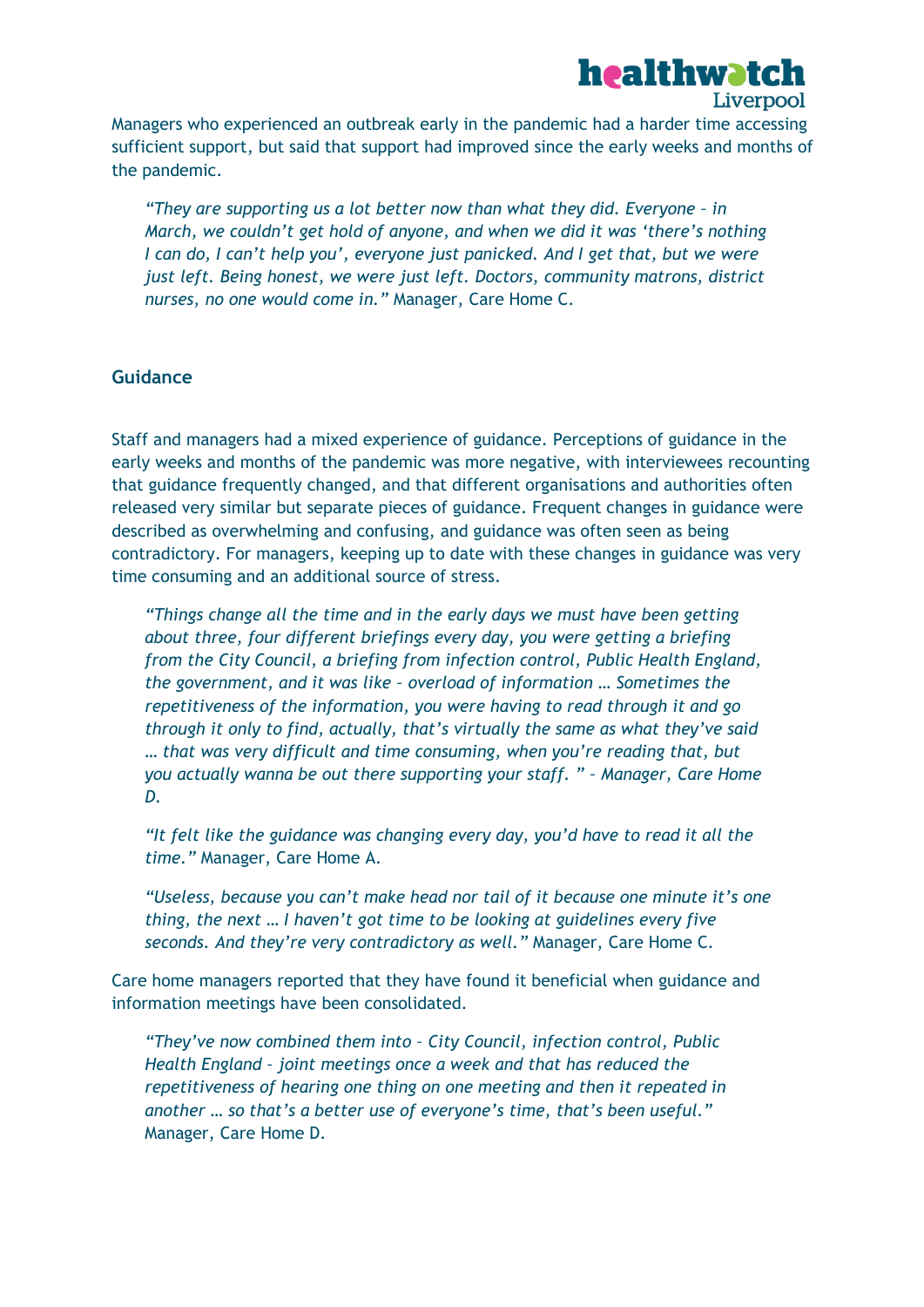## healthwatch

Liverpool

While guidance was described as useful, some managers told us that it was too general to implement exactly in their own care homes and they sometimes had to adapt guidance to ensure efforts to reduce risk were compatible with the needs of residents, particularly those who have dementia.

*"That was another thing they said to me – separate everyone and contain them. And I went, the only way I can contain a dementia resident is if I put them in their bedroom and lock the door, and that's not happening … As a care home, all this guidance is absolutely amazing but we have to be able to manage it. If it's unmanageable for us, then it's not gonna work … we have to do what's gonna work for us and I don't mean like breaking any rules but you have to be able to manage it."* Manager, Care Home A

Some staff members also told us that changes to guidance on allowing visits caused confusion or disruption. We also heard from staff that differences between guidance for care homes and COVID-19 regulations for the general public caused some confusion with families who want to be able to visit their relatives.

*"Someone'll say – you can open the doors and the families can come in, no you can't, no one can come in, only two people can come in."* Staff member, Care Home A.

*"[The families] are saying, it's not lockdown now, can we come in, and we're saying no, because you could've just picked something up … we do say it a bit nicer than that, but that's what we've got to bluntly tell them, no you can't come in."* Staff member, Care Home B.

Some managers told us that they found it difficult to comply with guidance issued earlier in the pandemic, particularly when differing pieces of guidance or information were at odds with each other. This was particularly the case with ensuring staffing levels were adequate in homes experiencing a COVID-19 outbreak.

*"It was, we can't use agency [staff] at all, and I get that because they're going in each other's homes. But then the staff were going off, so what do we do? And then they're shouting at us then because the home's unsafe because we haven't got that much staff in. And I was like – you're telling me one thing, you're telling me another, just tell me what to do and I'll do it!"* Manager, Care Home C.

#### <span id="page-14-0"></span>**PPE**

The majority of homes we spoke to did not experience significant issues with obtaining PPE. All homes we spoke to told us they had a stockpile of PPE at the start of the pandemic, and that this helped them avoid major PPE shortages. Some homes told us they maintained their own stock of PPE in case of an outbreak of illness within the home. Other care homes had stockpiled for other reasons, such as a possible disruption to supply of PPE linked to Brexit.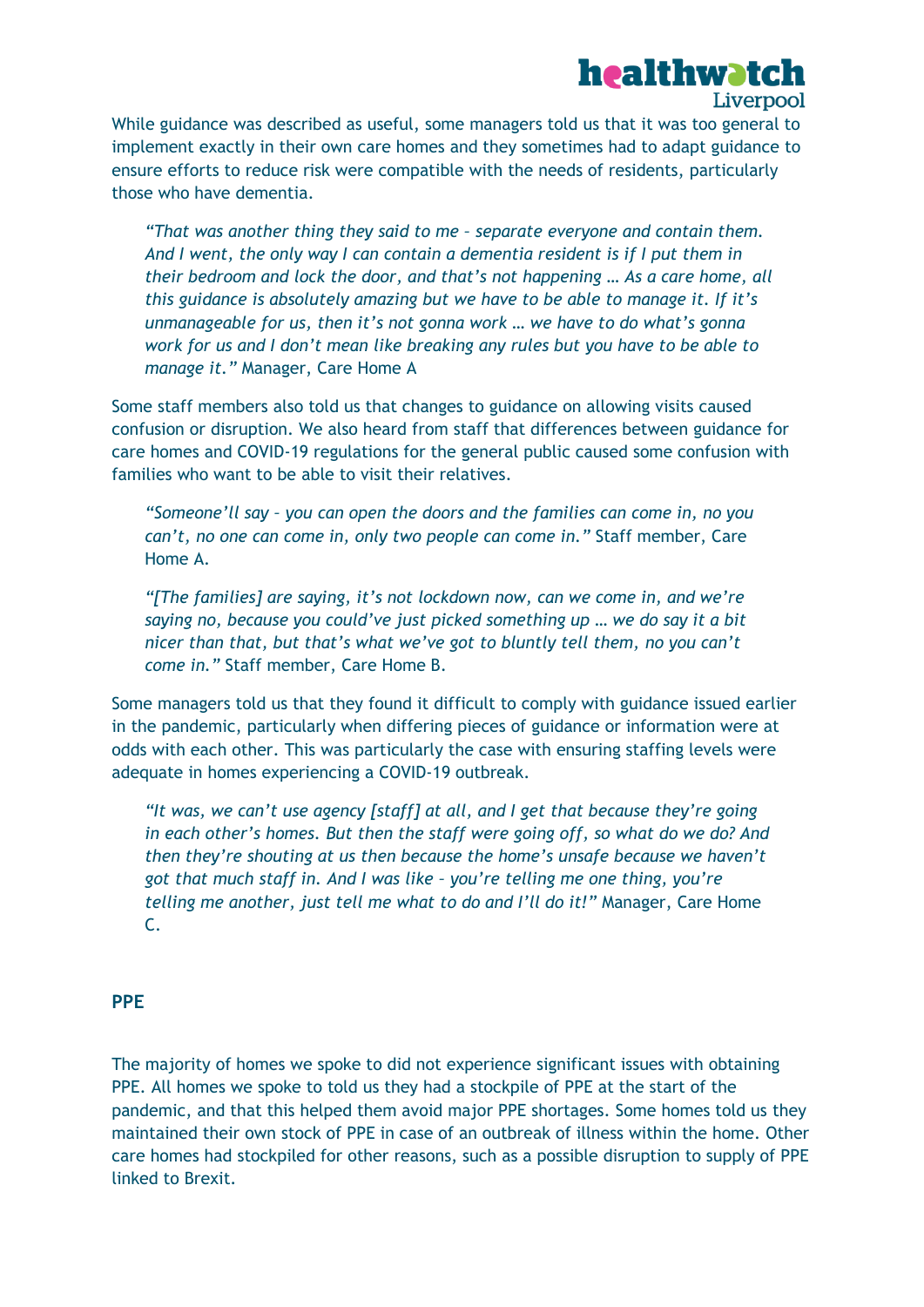

*"We've never ran out of PPE … we've always been stocked for an outbreak, you know, if you've got a D&V [diarrhoea and vomiting] outbreak, if you've got a flu outbreak you go through your PPE, so we've always had back-ups in for PPE … we only had a couple hundred masks originally, but I've had no problem with [getting] them."* Manager, Care Home B.

*"Last year, I made a decision because of Brexit, because we didn't know what was going to happen, we stockpiled. We stockpiled quite a lot of PPE and cleaning products so when [COVID] hit, I'd had a stockpile … and so when February, March and the beginning of April came, we were still sourcing, we were still purchasing where we could, but we never ever got to a point where it was too scary, because we'd planned for something else."* Manager, Care Home D.

Other homes told us that, when they were running low on PPE or were not able to purchase a greater amount themselves, they were able to obtain sufficient PPE from the Council at a fairly short notice.

*"We never ran out [of PPE]. The Council were absolutely fabulous on that point, we just emailed their PPE department and it'd come within 48 hours … Our supplier obviously was rationing [PPE] because everyone, all the care homes were panic buying, so it was no, we can only get what we normally get so everyone gets a chance of having some, but the Council topped it up."* Manager, Care Home C.

Larger homes seemed to have more difficulty initially obtaining sufficient PPE. This seemed to be due to the amounts of PPE they would require to protect staff and residents, meaning that stocks of PPE would not last as long as they would in a smaller home with fewer residents and staff. Even where serious PPE shortages did not occur, staff still reported feeling concerned about possible future shortages.

*"It was horrendous actually at first, I think because of the size of our care home. We spoke to Liverpool City Council, I spoke to them at the beginning … trying to explain the amount [of PPE] we would need, how much and how often. We got very little at the beginning so basically what we had to do was anything that we were getting we were trying to put away you know to the side just in case things got really difficult. It's easier, better now to get hold of it but we do worry that we're gonna have that shortage again."* – Staff member, Care Home D.

#### <span id="page-15-0"></span>**Tests**

While all homes had to wait for the development of a COVID-19 test throughout the initial weeks and months of the pandemic, this situation was more difficult for homes which experienced early outbreaks.

*"Early on in the pandemic, you couldn't get a test … I had to send four staff to Haydock, but none of them had cars … so we were going, well, how are they gonna get there? If they've got symptoms, how can they get on a bus? … the*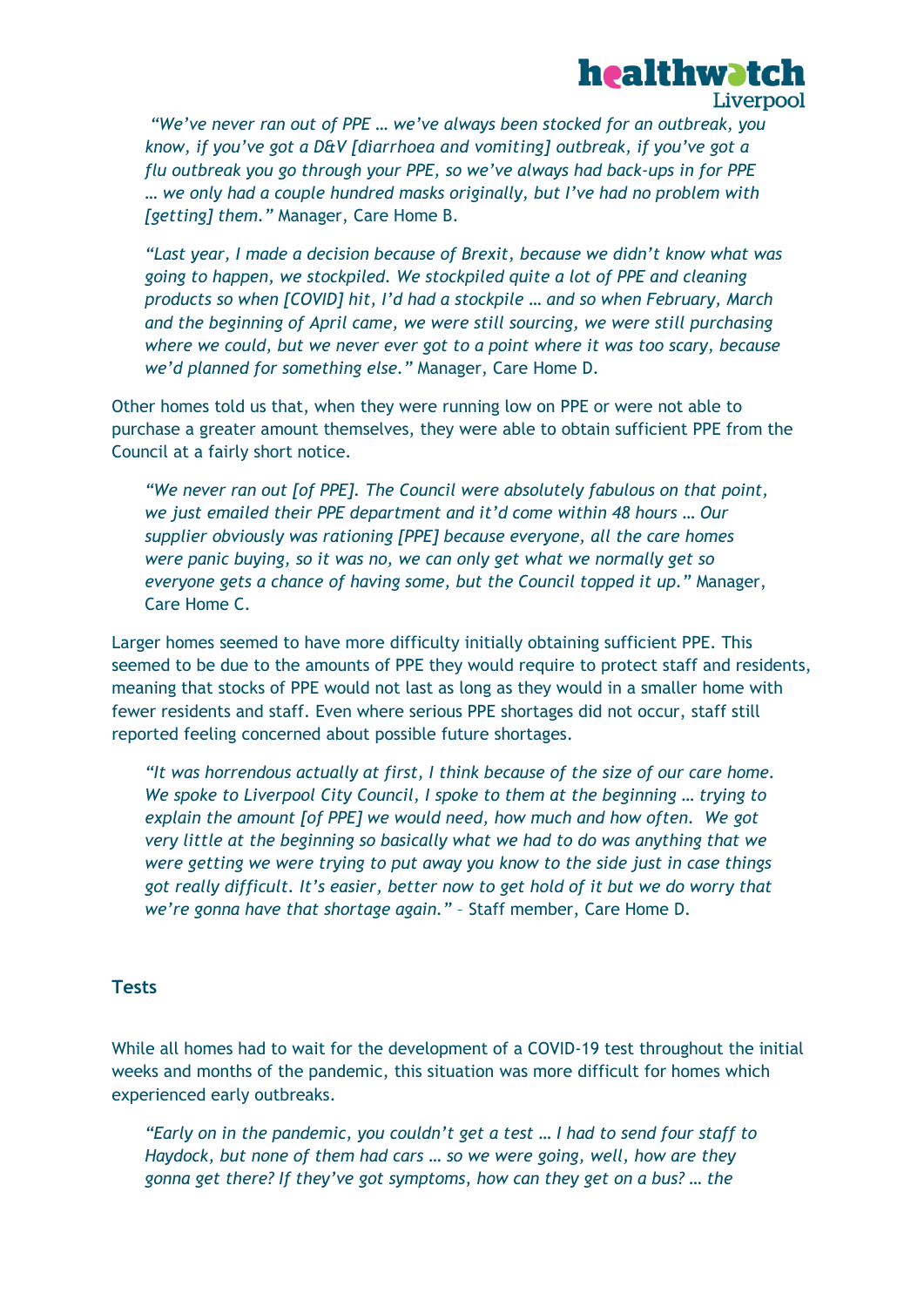

*Council was, 'Well, that's your problem, you need to decide that.'"* Manager, Care Home C.

Managers told us that initial concerns or issues with the testing system of staff, such as slow results and excessive admin to log tests and results had been resolved, and that the testing regimes were working well at the time of interview.

*"I've lost count of the amount of times we've been tested now … we've always got the tests, they're always coming, they always get picked up, I've had no problem logging them. At the beginning, the results were coming back a little bit slow, now they're coming back within 36 hours, which isn't too bad."* Manager, Care Home B.

*"The admin side of [testing] made it difficult, registering each one – now it's a lot easier because it's saved and you just update it each time you do it which is a lot easier. But at first it was putting it in for each individual, which was quite time consuming."* Manager, Care Home C.

For some staff members, the introduction of more frequent testing of care home staff had helped to boost their morale.

*"At first we didn't have the testing, the regular testing, so this makes such a massive difference getting testing every week."* Staff member, Care Home D.

In addition, we heard from some staff members that it was also reassuring that new or returning residents moving to a care home after a hospital stay would only be able to return following a negative COVID-19 test. However, some interviewees told us that this process did not always work smoothly, and there were still some issues with new or returning residents being discharged from hospitals without a negative COVID-19 test.

*"We did at the beginning have residents coming in from hospital … [in March] a resident came back and did have COVID and we had a bit of an outbreak … that's the best thing now, if they do go into hospital they have to have a negative result before they come back."* – Staff member, Care Home D.

*"I wouldn't even trust the hospital anyway because they were sending residents in with symptoms and that's where it started, that's how we got the outbreak* … *we don't trust the hospitals at the minute, even last week a resident was coming in … they were in the ambulance, they were outside the home … and they got sent back to the [hospital] because they hadn't had the test."* Manager, Care Home C.

As well as asking hospitals for negative COVID-19 tests for new or returning residents, the majority of care homes we spoke to said they were ensuring new residents self-isolated for two weeks when they first arrived in the care home, to further reduce risk to other residents.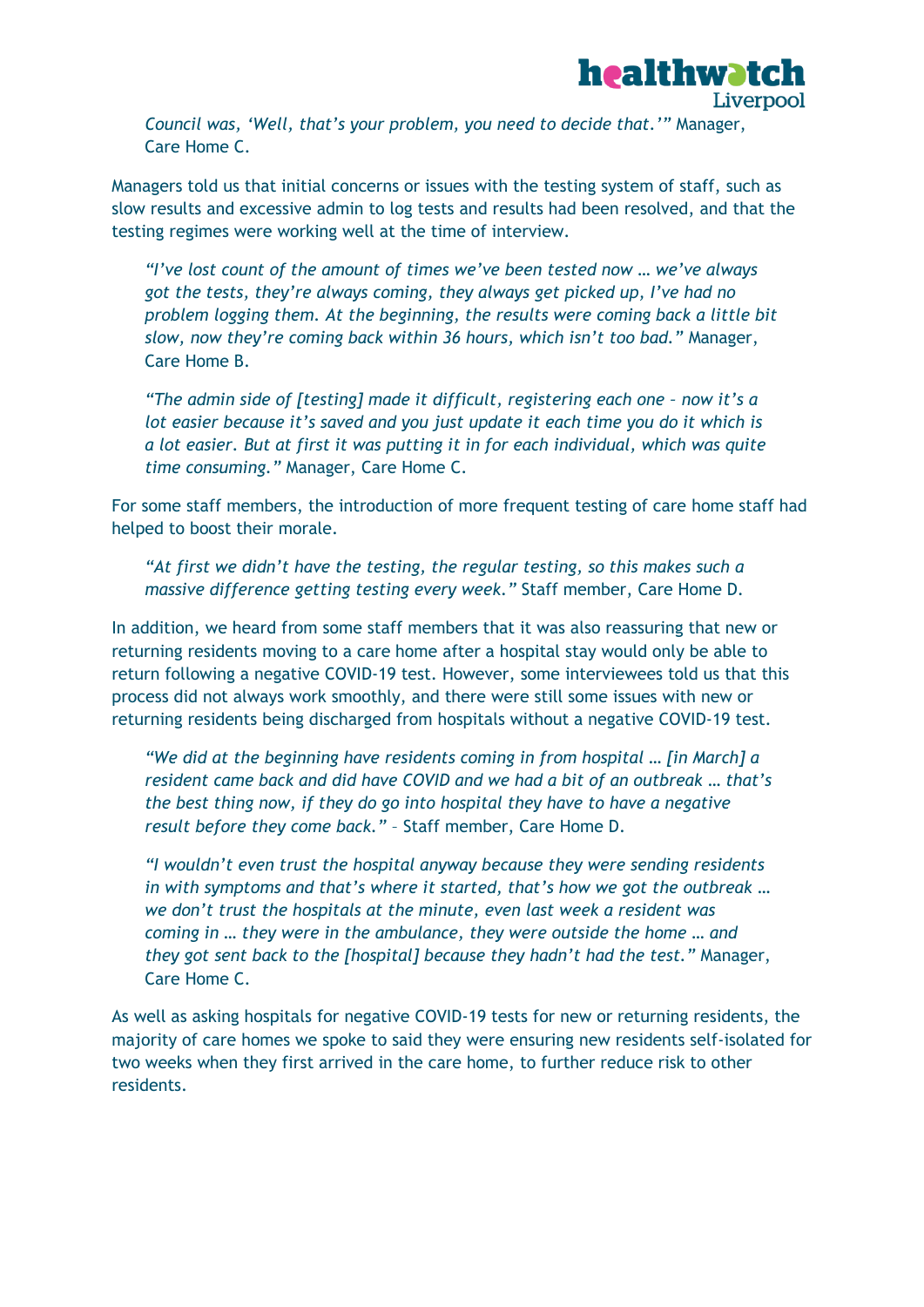

#### <span id="page-17-0"></span>**Activities**

All homes told us they had to change the activities they provided to residents, as both trips out and activities led by guests had to be cancelled to reduce the risk of exposing residents to COVID-19. Visits from local faith leaders had also been stopped.

Many homes told us they held themed parties or events; screened films; played music; organised quizzes, tombolas, or games such as bingo; and did other similar activities. Staff often had to use their own initiative to ensure that residents were entertained and occupied.

*"We've got a full activities programme for the whole of December, totally different to what we would normally have – there's no meals out at the hotels, and there's no trips out, and we've got no singers coming in, and no entertainers – but we're still doing parties on units, we're still having activities, we're still doing tombolas … there's still stuff going on."* Manager, Care Home D.

*"Before Covid, we had activities seven days a week … obviously we don't have any outsiders coming in now because it's just too high risk … the younger girls are very good, they'll put the music on and they'll have [the residents] all up dancing, or they'll paint their fingernails, do quizzes."* Staff member, Care Home A.

Where care homes had access to transport, staff told us they were also not allowed to use this to take residents outside of the home.

*"They've just said, no, we can't have the bus. We used to have the bus twice a month … I don't want to take them bowling, I don't want to take them out – but we could go for a bus ride, just to town and back … Why couldn't I have done that?"* Staff member, Care Home B.

Staff and managers often told us that, because visits were restricted, they felt pressured to hold more activities for residents to ensure they were stimulated and occupied throughout the day.

*"We've increased the activities, we've increased the staff where we can, and we're just thinking out the box, doing silly things, doing dress-up days, doing meal days, we've purchased an interactive tablet which we have movies on and games on … that's the hardest thing, trying to keep them busy."* Manager, Care Home B.

*"The activities have improved because obviously we've had to … they're playing games, we're having movie nights and movie days, and it's Indian one day and Italian the next, and they're picking what they want to do."* Manager, Care Home C.

Some interviewees told us they used video-calling software, such as Zoom, to allow families to be involved in activities where this was practical.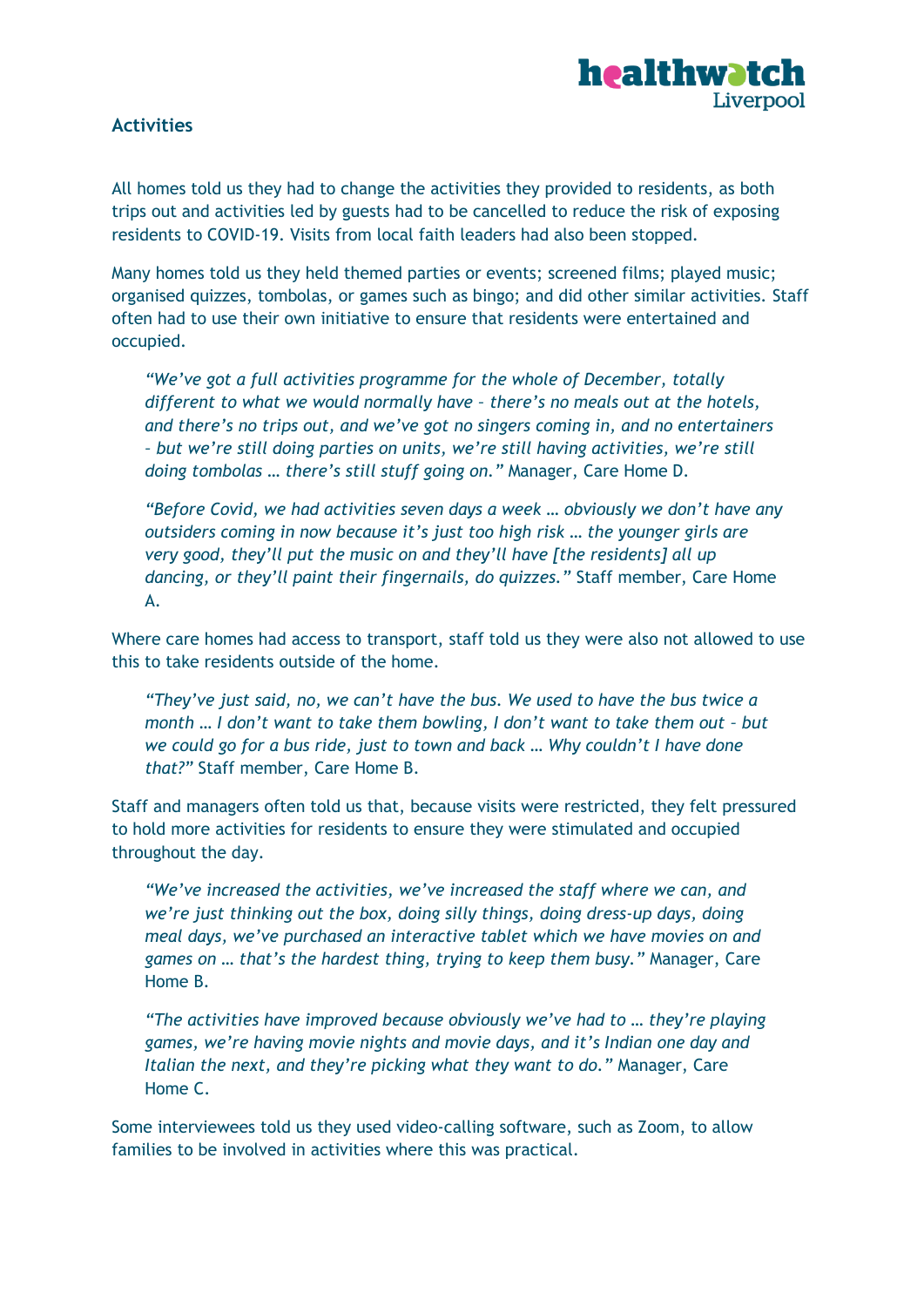

*"We are having Zoom meetings with the families, so if we're doing a quiz with the residents, their families are on a Zoom and they're involved, and they're seeing their loved one playing games and stuff, so we are trying to involve the families as much as we can."* Manager, Care Home C.

Some staff told us that, due to the restrictions, activities for residents were not always as varied or diverse as they should be.

*"Someone might come in and say, well you've done that activity yesterday – say, if it was CQC or a social worker – you've done dancing or music yesterday, but it makes [the residents] happy. So I don't care how many times in a week or how many times in a day I do something that's repetitive, if I see a smile on their face or see them getting up and doing something other than sitting in a chair, then I'm doing the job I'm paid to do."* Staff member, Care Home A.

Some staff found organising more frequent activities for residents stressful, as they did not receive additional money or equipment to fund this.

*"I've had to cry to get petty cash for bingo prizes … Liverpool City Council, why can't they help us? You know, everyone's interested in us, but no one wants to help."* Staff member, Care Home B.

Across all interviews that we conducted, organising activities for residents seemed to largely be down to the individual initiative of staff members doing the best they can for residents with limited resources. More practical support, in the form of additional funding or equipment to help with activities, may be beneficial to care homes and may also help boost the quality of life of residents.

#### <span id="page-18-0"></span>**Residents**

Both staff and managers that we spoke to said that the pandemic has had a notable impact on residents of the homes they work in. Many interviewees told us that restrictions on family visits had negatively impacted on residents' mental health.

*"I can't wait for the residents' families to be able to come in. I have seen it impact on residents where I didn't think it would … but you can see it impacting on them."* Manager, Care Home B.

Some told us that this impact was more obvious and noticeable for residents who had previously had frequent contact and visits from their family members. Others told us that they felt some residents' were fine day-to-day, but became more upset after socially distanced or virtual visits with their family members.

*"We've got residents here who might get a Christmas visit and an Easter visit and that's about all and so it's not been as difficult for them because there's not really much change … there are some residents who have struggled and there are some residents who haven't."* Manager, Care Home D.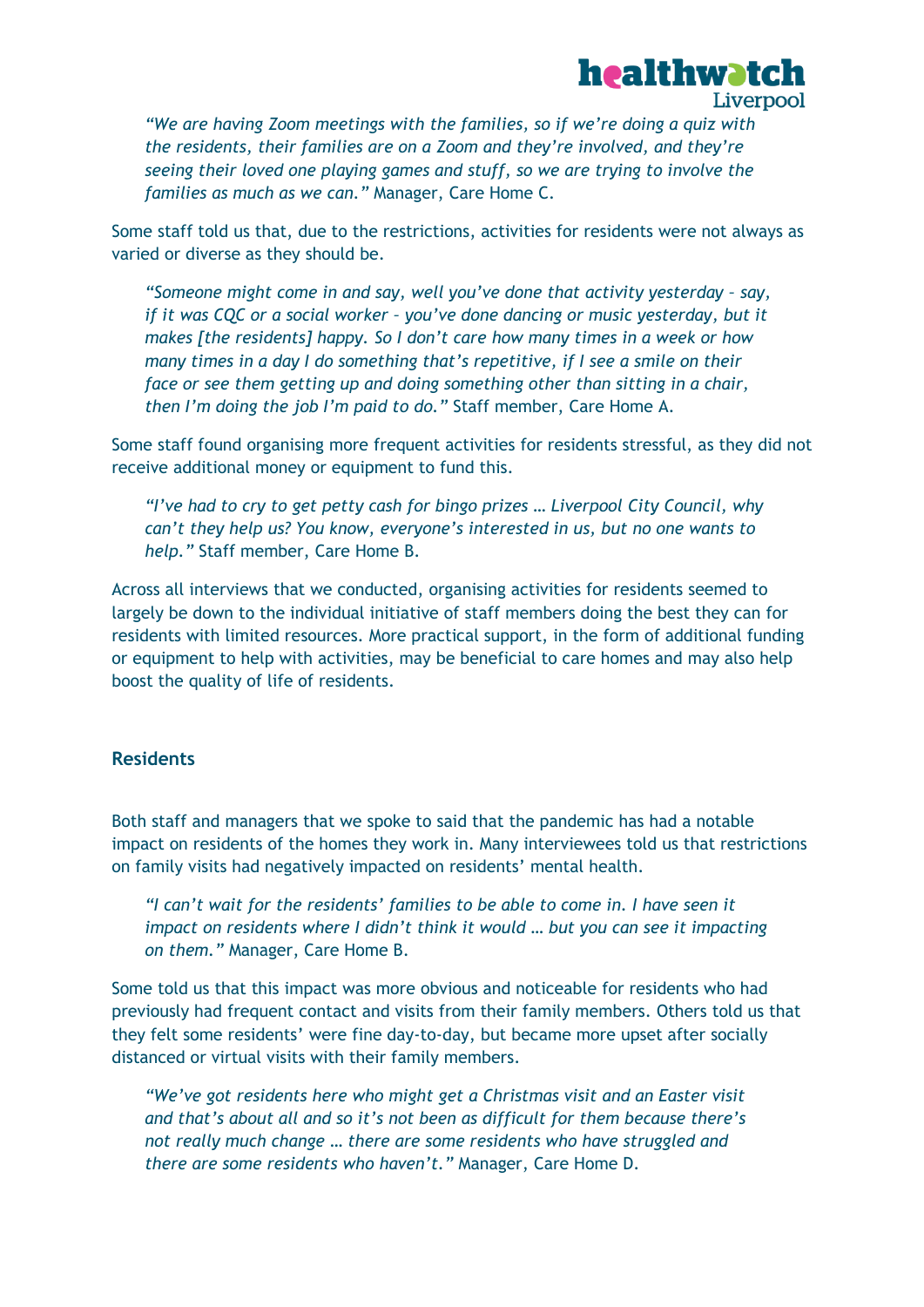

"*Most of them are alright, it's just when they do see their families then it gets to them – hang on, why aren't they coming in? And that can last half a day, or maybe 10 minutes sometimes."* Staff member, Care Home B.

In some cases, residents were not always able to understand why family visits had suddenly stopped.

*"Because of some of the conditions of the residents, some of them don't understand why their families can't come in."* Staff member, Care Home D.

Staff also told us about how restrictions on all visits, including from professionals as well as from family members, had a negative impact on residents as it meant they were unable to enjoy experiences and activities which had a positive impact on their quality of life.

*"When lockdown first finished and we could have the hairdresser back in, you wouldn't believe the impact on the residents getting their hair done, it was amazing … you see these things that boost the residents, just something as small as getting your hair washed and curled … we're trying out best with the hair, but there's only so much you can do."* Staff member, Care Home D.

Some staff told us that the need to wear more PPE, including face masks, had a negative impact on some residents with disabilities, particularly residents with hearing impairment.

*"I have actually got a lady on my unit and she's deaf and she lip-reads, she does wear a hearing aid but she can lip-read as well and I think sometimes that's been a struggle for her."* Staff member, Care Home D.

Care homes which had experienced COVID-19 outbreaks spoke about the particular difficulties of managing an outbreak and ensuring that residents remained safe and well, particularly residents with dementia.

*"We put measures in place, at one time we kept all the residents in their own room isolated … that was hard because they couldn't understand why they had to stay in their rooms."* - Staff member, Care Home D.

*"Someone with dementia can't tell you if they've lost their smell or they've lost their taste … they could just go off their food."* Manager, Care Home A.

Staff also told us that, as well as missing families, residents' mental health was also affected by the deaths of other residents in their care home.

*"One of the ladies has chosen to stay in her room now because two of her friends passed away and when she goes into the dining room, she just looks around for them … We've tried to take her out and bring her back down, but there's no one there that she can communicate with, bar the two ladies who passed away. So that's quite upsetting."* Staff member, Care Home A.

A number of homes said that they were still welcoming new residents arriving. These homes told us they had measures in place to reduce the risk to other residents, such as asking new residents to self-isolate when they first moved into the care home.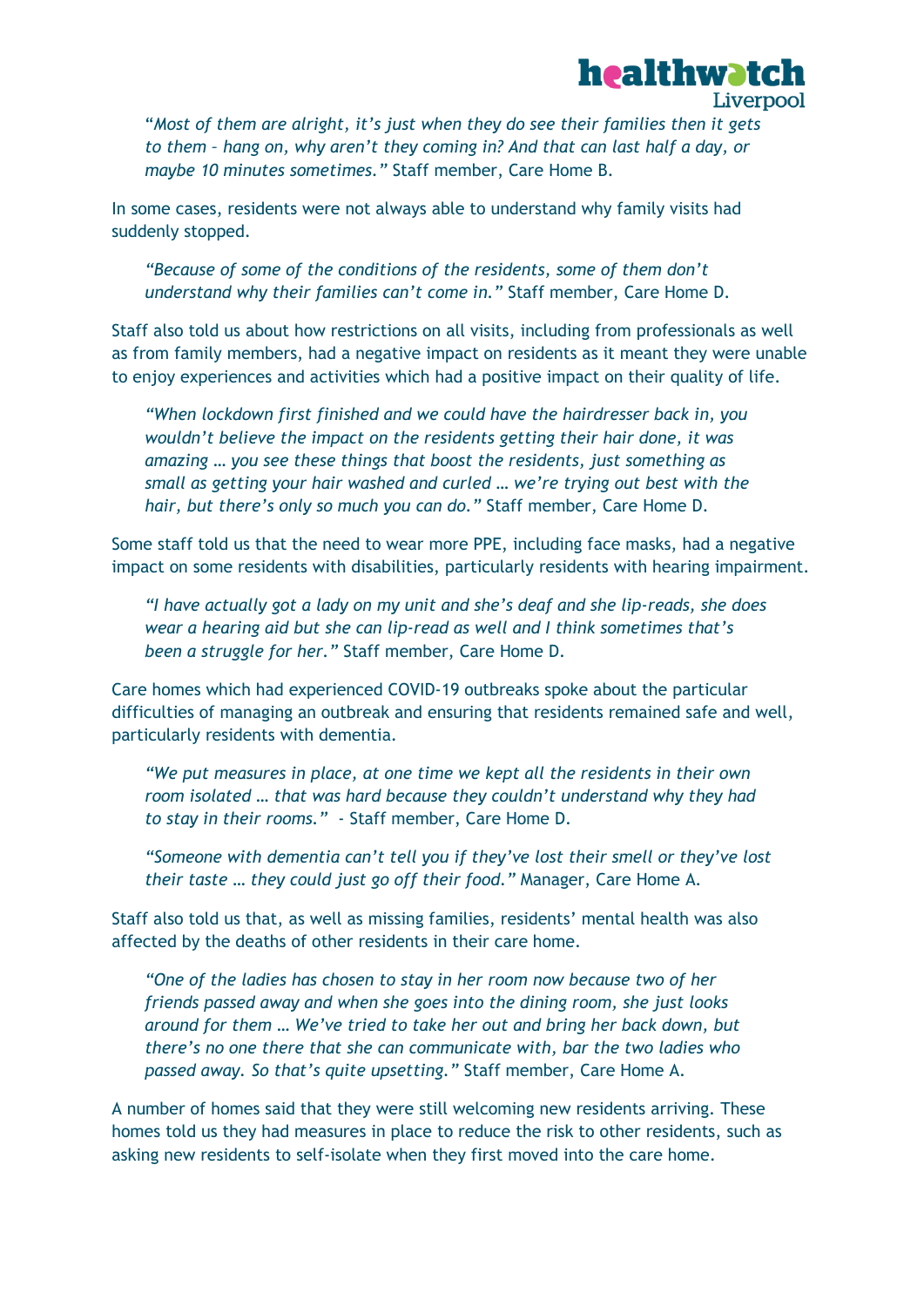

*"When we've had new residents in, they've been happy to isolate, I haven't had a resident who's been unable to self-isolate."* Manager, Care Home B.

Many staff members spoke about how they had a close, family-like relationship with residents prior to the pandemic, and that these bonds between residents and staff had strengthened, particularly while visits were not allowed.

*"We always class [the residents] as our family anyway, but you're more their family at the minute because their family can't come in … so we're doing more with the residents … it's bought everyone closer together really, and made us really realise how lucky we are when the families are in."* Manager, Care Home B.

#### <span id="page-20-0"></span>**Family visits & communication with residents' families**

All the care homes we spoke to had put restrictions on family visits during the pandemic. All homes that we spoke to adopted new ways of enabling visits, including virtual visits (via FaceTime, Zoom, Skype or other video-calling software) and, where possible and when the weather allowed, socially distanced outdoor visits.

Both staff and managers told us about the ways they tried to keep in touch with residents' families and keep them informed and up to date about how the resident was doing. This included phone calls, emails, newsletters, WhatsApp and text messages, and video-calling with residents.

*"I will phone [the families] every day, just to give them a little update, and if it's not a phone call then it'll be a WhatsApp, a photograph, and most families are allocated times to use the iPad."* Staff member, Care Home A.

*"What I've tried to do since March, every 4 – 6 weeks I do a letter to the next of kin … and they're asked to pass it through to the rest of their families, and what I try to do in it – I cover where we're up do, what we're doing, what guidance we're following, anything relevant that's happening in the building … lots of them have got my email address and email quite a bit."* Manager, Care Home D.

*"All the staff having been using their own phones for WhatsApp calls, and video calls … the house phones are going mad, we've been texting families."* Manager, Care Home B.

Homes which experienced an early COVID-19 outbreak told us they had been slower to start more regular virtual contact with families, as their staff time was taken up with caring for residents, although they recognised that this was not ideal for families.

*"In the beginning … we didn't have the time, we were too busy looking after poorly residents who were actually dying … we did get a lot of grief off the families … we did explain to the families, you know, our priority is the residents at the minute, we will keep in touch with you, and we was - but just to an*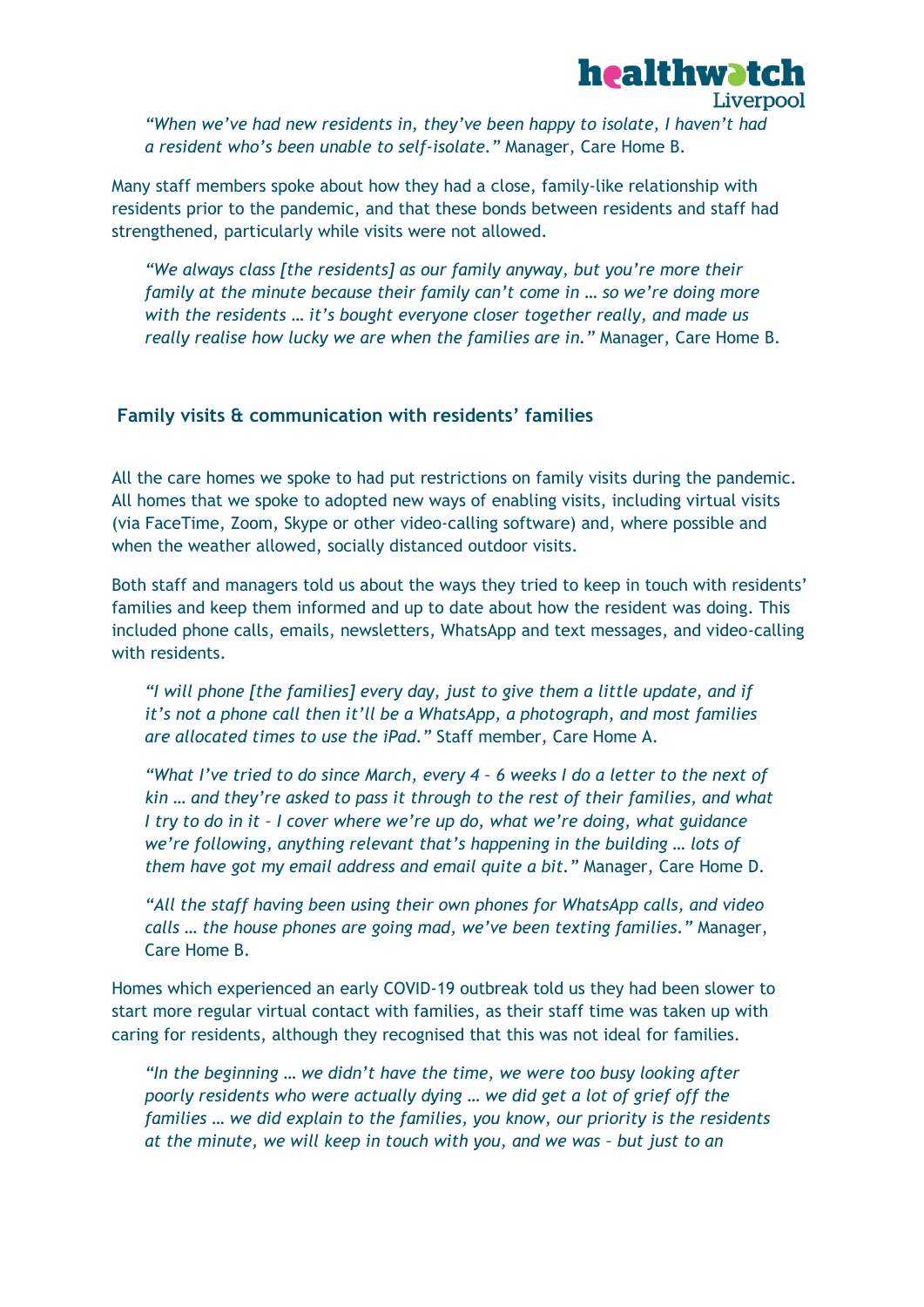

*extent 'yeah, they're fine, yeah, we'll speak to you tomorrow', that's what it was like unfortunately."* Manager, Care Home C.

Some homes told us that poor internet connectivity or poor phone signal across their building(s) made it difficult to video-call residents' family members.

*"Our internet's no good. The home's that big, you move from bit to bit and the internet works in one bit, but doesn't work in that bit. My phone works on this side, someone else's works on the other side. It's hard."* Staff member, Care Home B.

*"We're not wifi friendly … that's created problems for families because we'd only had certain areas where we had access to wifi and then when residents were on [lockdown] … we can't use the communal areas in the rest of the building where the wifi is accessible, so we've had staff kindly using their own phones and iPads so that families can do FaceTime and have visits. And we have actually got smartphones and iPads but we just didn't have the wifi in the building, so staff were using their own data."* Manager – Care Home D.

All homes that we spoke to said that staff members had used their own phones and equipment to help facilitate virtual visits with residents' families, and gave out their own personal phone numbers to family members.

*"Me personally, I've given out my own personal phone number and sometimes [family members] will message me on my day off and I'm absolutely fine to message them back and say that I'm not in or I've heard [their relative is] alright. It's not a problem … it's their mum or their dad and it's not easy, so if having that extra contact through staff members and video calls make them feel better and makes the residents feel better then that's all I'm bothered about."*  Staff member, Care Home B.

*"I think some of the staff took to using their own phones, and I know I did … I think I've used my phone quite a lot to FaceTime families because I think if you see any of the residents feeling quite low it's like, you know what, let's give you a pick-me-up and get someone's face that they recognise, and it did help … but we have iPads in place now."* Staff member, Care Home D.

Managers of some homes told us they had applied to receive additional technology, such as tablets, to help facilitate video-calling and virtual visits for families, but had not received any equipment at the time of interview.

*"We're waiting for an iPad to come, but all the staff have got smartphones*." Manager, Care Home B.

*"We had to buy [equipment] … we did get an email a couple of months ago to say that we can apply for an iPad, put your CQC number in and we can apply for it, and we'll let you know. That was months ago, I haven't heard nothing since."* Manager, Care Home C.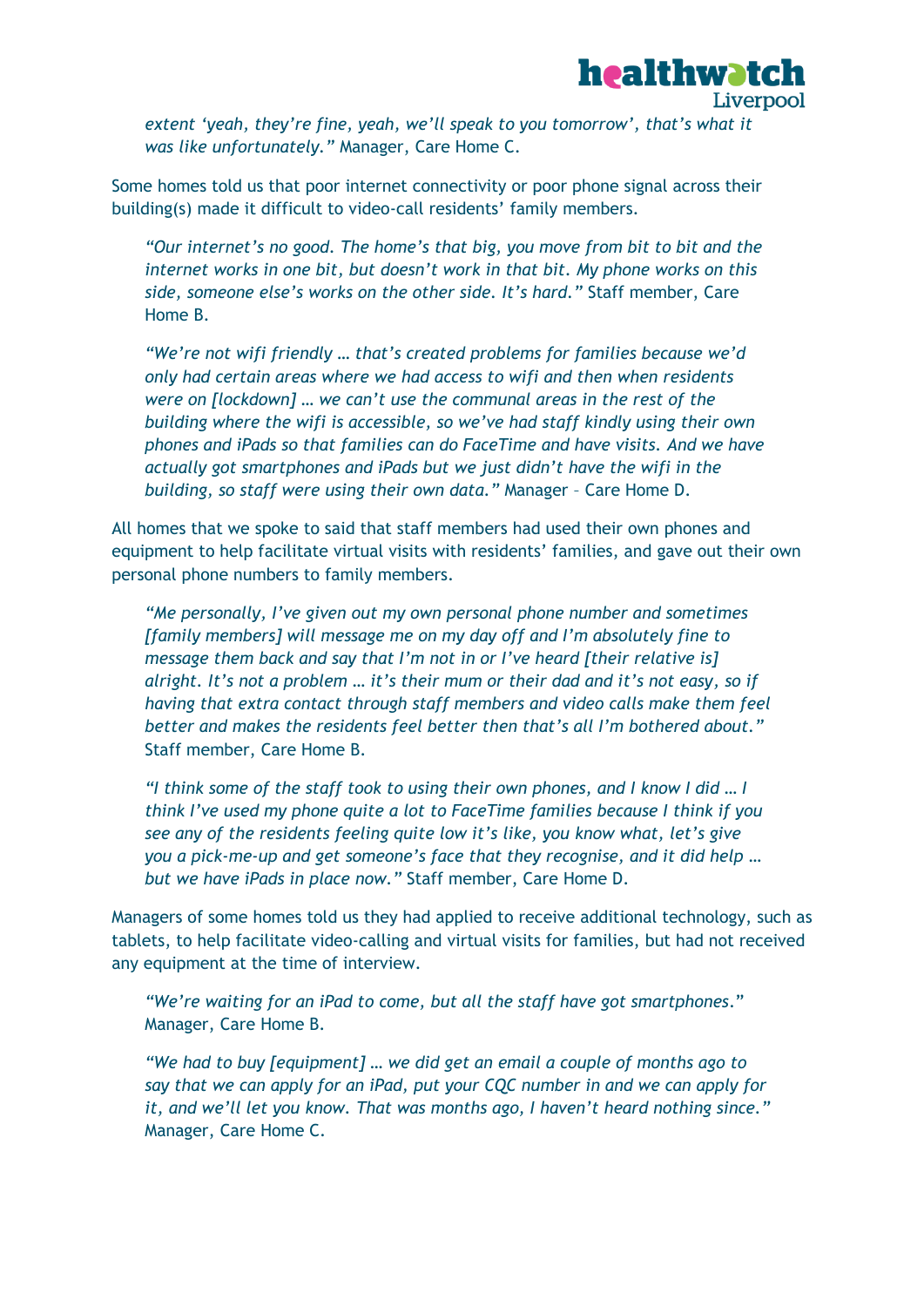#### healthwatch Liverpool

Staff from multiple homes we spoke to told us that virtual visits, particularly video calls, were not always accessible for residents with dementia.

*"For the dementia patients … we do video calls, but they don't understand. They try and eat the iPad. Or they think it's a photograph and why's that photograph talking to me? For some of them, it can be a little bit more confusing. Others are quite good, they know how to work the iPad, they know better than me!"* Staff member, Care Home A.

Both staff and managers expressed sympathy for families who had suddenly had to restrict their contact with a resident, and spoke about how they also missed residents' family members presence in the home.

*"You build up a relationship with the families as well and you know they've put their trust in us to look after their family … you do miss the families, because they are a massive part of the home."* – Staff member, Care Home D.

*"My Dad's in a care home and it doesn't matter if I love every member of staff in there, I still want to see me Dad, I don't want someone telling me my Dad's fine, I want visual to make sure he's fine, and I get that's why [families] want to [visit]."* Staff member, Care Home A.

*"You can count on one hand the amount that do find [restrictions on visiting] difficult, and we can understand that … but we can also understand how they're feeling, because they were in a lot and the family members did used to help us out a lot when they came in, and we miss them just as much as the residents miss them to be honest."* Staff member, Care Home B.

Some staff told us they felt that changes to guidance on visits, and differences between COVID-19 restrictions for the general public and tighter restrictions still in places in care homes could exacerbate family members' frustrations.

*"It has been very hard for the families. They ring up and ask, you know, how their relative is … and they say when will we be able to come in? Or, a few months ago we had visitors in the garden when the weather was nice – it just started, and then we had to stop again, it was quite frustrating really, for them and for us as well … I think sometimes [families] feel like we're going over the top, what are you doing this for, and we have to explain that we've got to follow the guidelines we've been given."* – Staff member, Care Home D.

All care homes we spoke to had some form of outdoor visiting arrangements over the summer. Care homes we spoke to generally had visits limited to either one family, or a small number of families depending on the available space, and were time-limited and appointment-based. Homes also ensured there was free time between different family visits, so that visiting areas could be cleaned and disinfected between visits.

Both staff and managers told us that there were challenging aspects to outdoor visits, as they often needed to be supervised to ensure that social distancing was adhered to and that family members wore the required PPE. Interviewees were sympathetic to family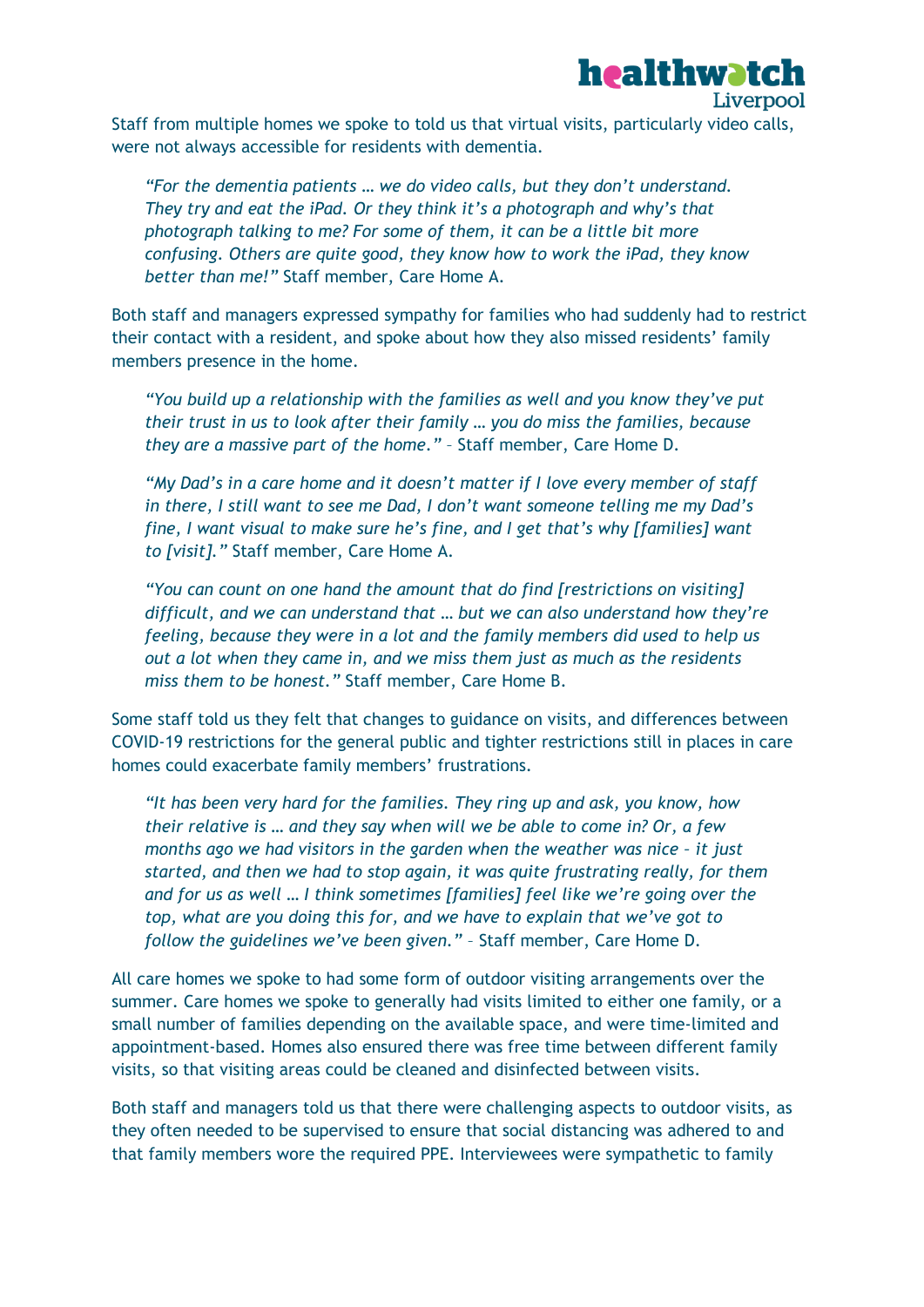

members breaking visiting guidelines, but still told us that supervising family visits was emotionally difficult.

*"Some families tried to sneak a hug in … when we see them trying to inch a little bit closer, and god love them they are gonna try, we'd have to send a member of staff over and say, you know, I'm really sorry. But saying that to a daughter who's close to her mum, it's a hard thing. The girls said, I can't do it, it's just too hard."* Staff member, Care Home A.

*"Once the pandemic slowed down a bit, we were doing garden visits … some families was following the rules, some wasn't and I get they hadn't seen their families for months and months, and I get that. But the garden visits were challenging … it was like a supervised visit, which was awful, just so we knew they were two meters apart and we were keeping the residents safe."* Manager, Care Home C.

Staff also told us that resuming visits, particularly when they were time-limited or outside, after they had been prohibited for so long could be challenging and upsetting for both residents and family members.

*"When [the families] go, they're happy because they've seen [their relative], but then the resident doesn't understand – where've they gone? Why haven't they come in? So it's twice as hard that way."* Staff member, Care Home B.

*"You've got the opposite where they haven't seen their families for so long, so that when they do and [their family] turns up they're like, 'oh, no, I'm going back in now', and they would never be like that before. So you have to deal with then an upset family member, who thinks that their mum or dad's forgetting them, and it's hard."* Staff member, Care Home B.

Most homes we spoke to were making arrangements to have indoor visiting pods fitted, so that families could come for socially distanced indoor visits over the winter.

#### <span id="page-23-0"></span>**Staff morale**

Across all interviews we conducted with both staff members and care home managers, it was clear that the pandemic has had a significant impact on the morale of those working in care homes. This was true even where homes had not experienced an outbreak of COVID-19, as day-to-day work in care homes was still impacted by the pandemic and restrictions in place to reduce the risk of a COVID-19 outbreak.

Deaths of residents had a significant impact on staff morale. This included deaths not related to COVID-19, as well as COVID-related deaths in homes which had experienced an outbreak.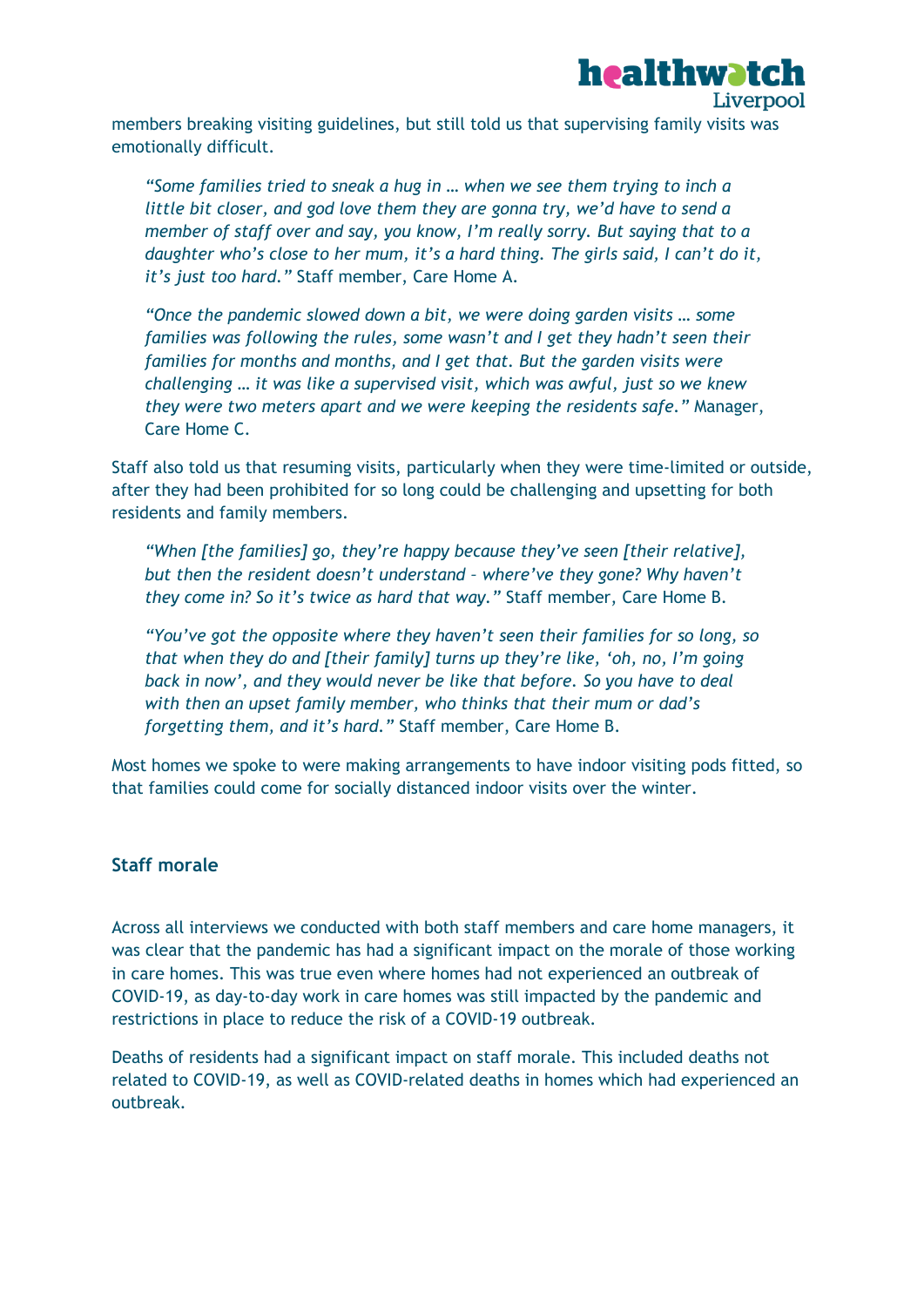

*"The staff are still coming to terms with [the deaths] because as one was passing away [the staff] were grieving, and then another one [passed away], and another one, and – it was really tough."* Manager, Care Home C.

*"It comes in waves. I think we've been alright, but it's when something happens, like someone passing away, then we struggle."* Staff member, Care Home B.

While some staff and managers spoke in more general terms about deaths being upsetting, or work being more stressful, others were more frank about the serious and negative impacts of the pandemic on staff members.

*"The mental health of the staff – they were just traumatised … I'd said, 'Just think, when this is all over we'll have a big Christmas party' and … the words they said to me was 'I'll be rocking in a corner'."* Manager Care Home C.

Some staff told us that, while they found dealing with a COVID-19 outbreak stressful and upsetting, they often had to push their own feelings to one side to continue doing their jobs and providing care to residents.

*"I had days where I thought, phew, will this end? You've got someone poorly in one bed, another patient's gonna take their last breath, you can see the next patient has only got a couple of days left. You have those times where you think, I'm going go into the toilet and cry now, but then a bell goes and you think, I haven't got time … and you just move on."* Staff member, Care Home A.

Many interviewees described morale in their care home as being 'up and down'. Multiple people we spoke to told us that morale among staff had decreased when national COVID-19 rates began to increase leading up to the second national lockdown. Some people we spoke to linked this to wider social blame of care home workers for spreading COVID-19 within care homes.

*"Now the second wave has come back, we're all getting the blame, so the morale's just gone rock bottom again … you try and boost the staff but you have silly idiots, I'm sorry to say, that phone and go 'oh no, it's your fault', so it just brings it back down again. And we have lost quite a few staff because of that."*  Manager, Care Home C.

*"I think we've struggled more in the second lockdown than we did in the first one and again that is purely on how people are feeling … everyone's fed up."* Manager, Care Home D.

We also heard from staff and managers about the negative impact on morale of a perception that care home staff were at fault for bringing COVID-19 into care homes, a view people told us they had seen in politics, the media, and heard from external agencies.

*"We have the Public Health, or we have the Council – it's your fault, the staff are coming in, the staff are bringing this in. And I'm going, with all due respect, you're okay hiding behind your laptop at home, all nice and comfy. It's us, the ones that are fighting this war … we didn't sign up for a war at all. So, it does*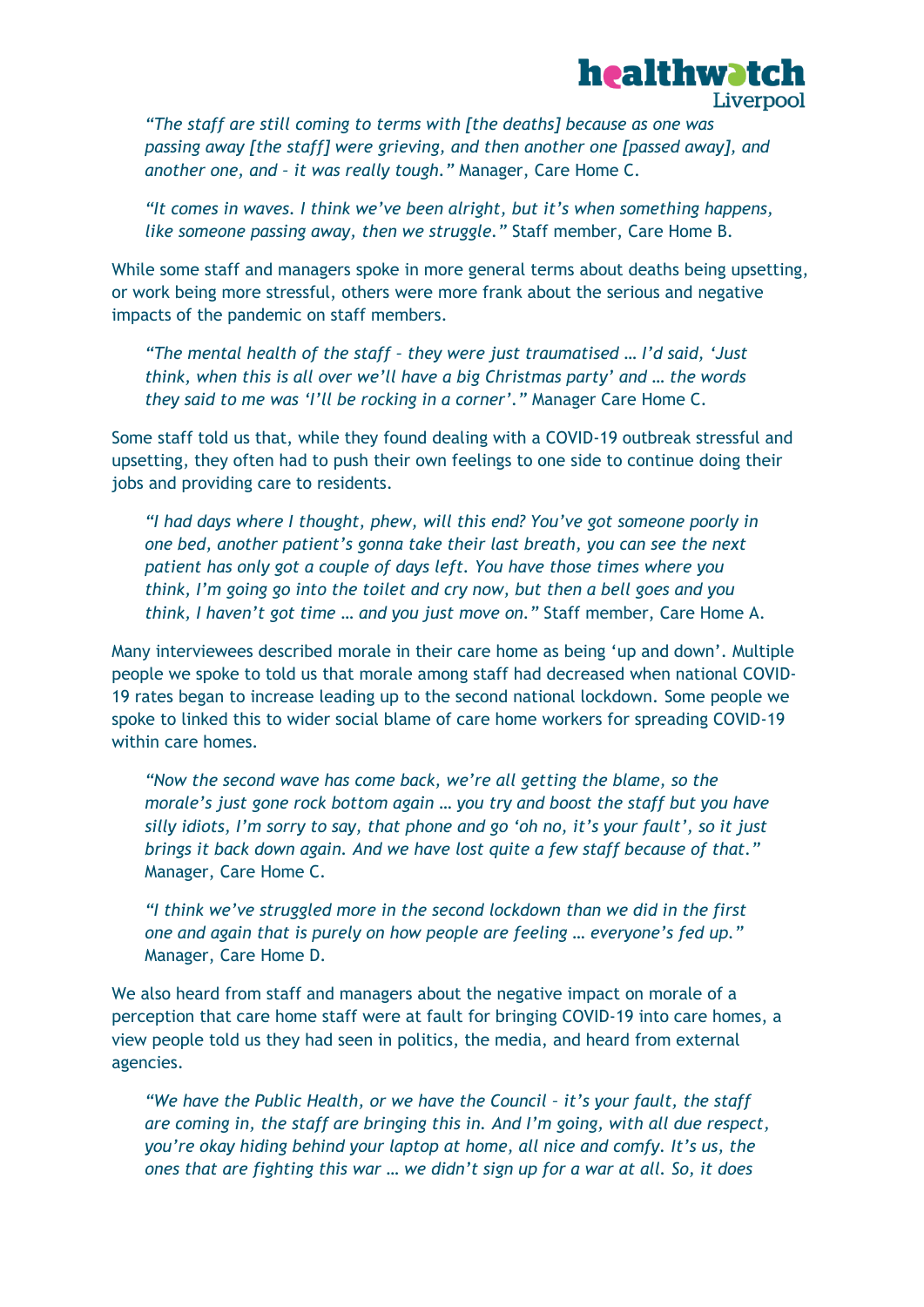

**healthwatch** 

*"Before Boris Johnson got on and blamed the care homes and the staff for the reason why COVID was so high … that's why, that's when we started getting tested every week, was because he said that. Up until then [the management] were fighting to get us tested. We weren't getting tested! … And then you've got that great big melon on the telly saying that it's our fault!"* Staff member, Care Home B.

Both staff and managers told us that their jobs were more stressful under the pandemic, and that people had less opportunity to rest or take breaks. A number of staff and managers we spoke told us that they sometimes needed to cover different roles. Some, but not all, care homes reported that some of their staff had been signed off work due to stress, depression, or anxiety.

*"No one's getting any rest of reprieve because none of us have had holidays to look forward to or anything."* Manager, Care Home D.

*"It's harder work as well, because we're doing everything, aren't we, all the time."* Staff member, Care Home B.

*"Not too long ago, I covered a week of nights just to send a couple of [the staff] off, because they had been working a lot ... we're all trained in different roles so we can just jump on if anyone did feel that they were overwhelmed with it or we had a positive [test]."* Manager, Care Home B.

Another difficulty for staff was balancing their work and personal life during the pandemic, and a need to leave their personal life 'at the door', so as to maintain a cheerful environment for residents.

*"I look after my brother, I care for him as well … and I think my worry right through has been, I don't want to take it home to him, but I know when I come into work – I know it sounds horrible – I had to put him to the back of my mind for a little bit while I was here just to concentrate on what I was doing."* Staff member – Care Home D.

*"You can't bring your troubles into work, you have to leave them at the door. The residents are very protective over the staff … if they see you look sad they'll come and rub your face and say 'You alright love?' … so you try not to show your emotions that way."* Staff member, Care Home A.

Some staff told us that a lack of recognition compared to NHS workers had also negatively impacted their morale.

*"It hasn't been the easiest ride for care homes, I think they were kind of to the*  back of the queue when it all started ... I think that's not helped with morale, I *know the amazing job the NHS do but when were hearing about this free food*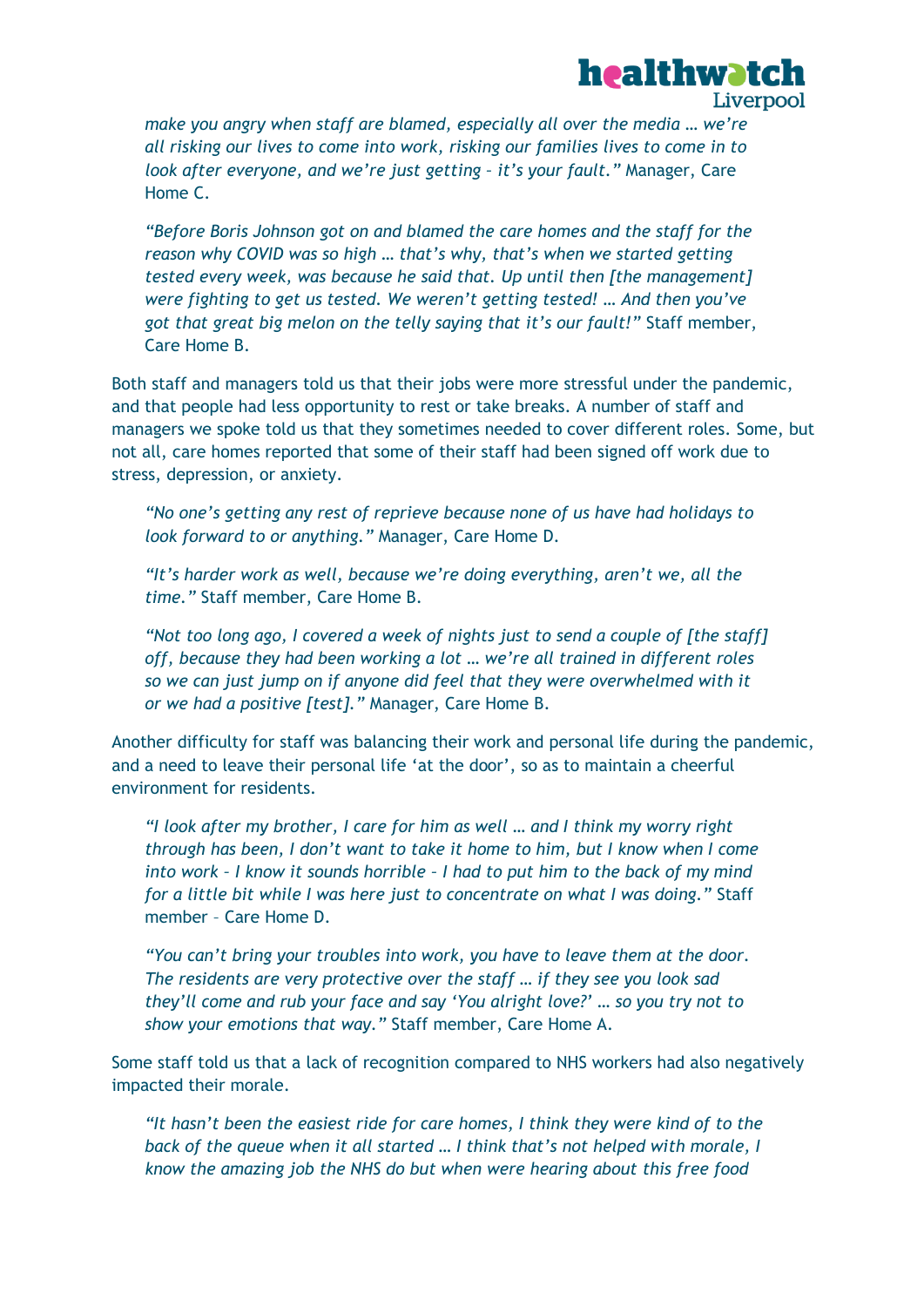

*and this free this and they were getting this – it knocks you, it knocks you because obviously a lot of people know what care homes do but I don't think some of them know exactly what it actually entails and what the jobs are."* Staff member, Care Home D.

Staff members told us that managers of their homes tried to boost morale and support staff with small gifts and gestures, such as ordering in meals, or buying cakes and treats for staff.

*"We get a lot of rewards from the people upstairs, a lot of bonuses, a big chippy meal will turn up or crates of Coke and you know, it might sound small but it's not, just to know that you're appreciated in the job that you do."* Staff member, Care Home A.

As well as small gifts and similar gestures of appreciation, staff told us that managers kept them informed of other places they could receive support if they were struggling with stress.

*"The manager has put a lot of numbers around … making people aware that if they are struggling, there is outside agencies and things that we can speak to."* – Staff member, Care Home D.

*"We sent out all the things, like, if you're suffering, about mental health, who you can contact if you need to talk to anyone, stuff like that."* Manager, Care Home A.

As well as providing information about external mental health support, some managers told us how they tried to alleviate staff concerns and fears about COVID-19 outbreaks.

*"When it first hit and we had the Covid outbreak, loads of girls went 'I'm not coming in, I'm too scared' … once we'd spoken to them and said what we've got in place and everything – it's all about communication, it's all about communicating and making sure you're all on the same page … everyone got over that initial thing and they carried on, bless them, and they were really good."* Manager, Care Home A.

Some managers told us they had been offered support for staff by external agencies, including Liverpool City Council, but that there had been no follow-through on this, which had affected the support they were able to put in place for their staff.

*"The Council said in March that they're arranging for counselling for all of us. We're still waiting. Keep asking, we're still waiting. We did try and do it … but the Council said, no, we're supplying … we're still waiting. We got promised that they were gonna be putting taxis on for staff because they were saying don't use public transport, walk to work if you have to, we'll buy you bikes, we're still waiting on them."* Manager, Care Home C.

A number of staff told us they felt very supported by both their managers and by their fellow colleagues. These staff members generally described their experiences of the COVID-19 pandemic, including COVID-19 outbreaks in their care home less negatively.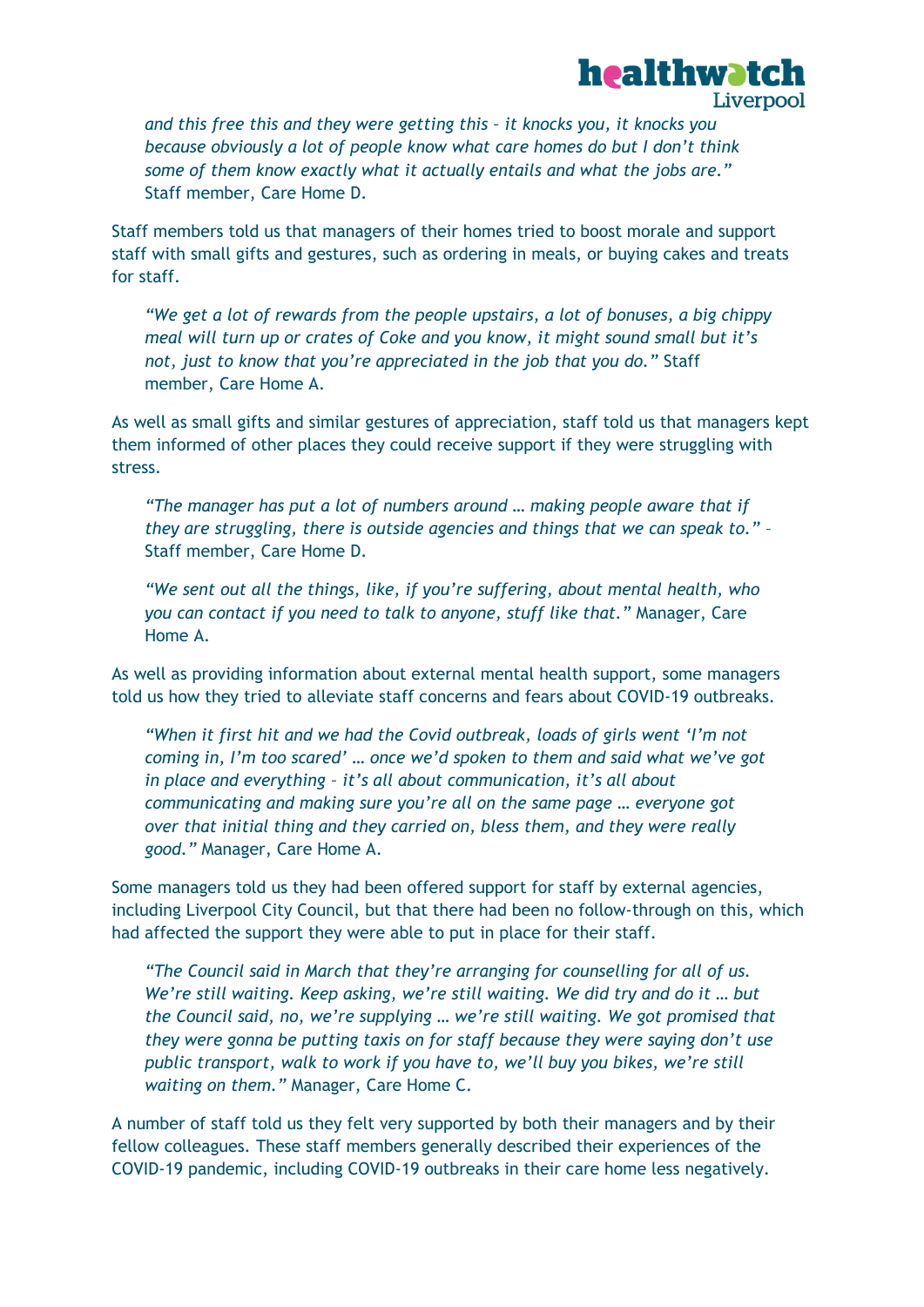

*"I felt sad at times, but I never felt under pressure … I've got a good thing with [the managers] … you've got to work well together in a job like this and communicate with everyone for the job to go as smoothly as it has. And the girls I work with – if I bought my own care home, these are the people I'd take with me. So, to me, that's massive."* Staff member, Care Home A.

*"I can't fault my management team. I'd walk through fire for them. If you're feeling low, they spot straight away that you're feeling low … they always bring us things to cheer us up, they'll do stuff to cheer us up … I can't fault them, and I will not have a bad word said about them."* Staff member, Care Home B.

#### <span id="page-27-0"></span>**Additional support and moving forward**

Interviewees had varying responses to our questions about additional support they would have liked or would still like. A number of staff and managers we spoke to told us there was nothing specific they thought they needed.

*"There's nothing else that we could have changed or done, we just try and make every day as happy as possible for our residents … there's nothing else that would have really made any difference. Everyone was there if we needed something."* Staff member, Care Home A.

Some interviewees told us that, moving forward, they would like guidance to be more consistent and to change less frequently.

*"More clearer instructions and more direct instructions on this is what you're supposed to do when you can't do this, and not 'oh yep, you can let [families] in, oh no you can't, yeah you can, no' – it's just playing with people's emotions, and it's not fair."* Staff member, Care Home B.

Others said they hoped the introduction of a COVID-19 vaccine would enable visits to resume.

*"The thought of visitors coming in again is a little ray of hope, and hopefully this vaccine will happen … that's all you can do is hope, isn't it, keep your fingers crossed that things are gonna work out."* Staff member – Care Home D.

Others told us that they would like to see more support offered and followed through when outbreaks occurred, along with less blame for care home staff when outbreaks happened.

*"What I'd like more is more support, and not the blame game. That's what's annoying me and annoying the staff … even if they go, I can't come in but this is what we'll do, then yeah, I'd be happy with that."* Manager, Care Home C.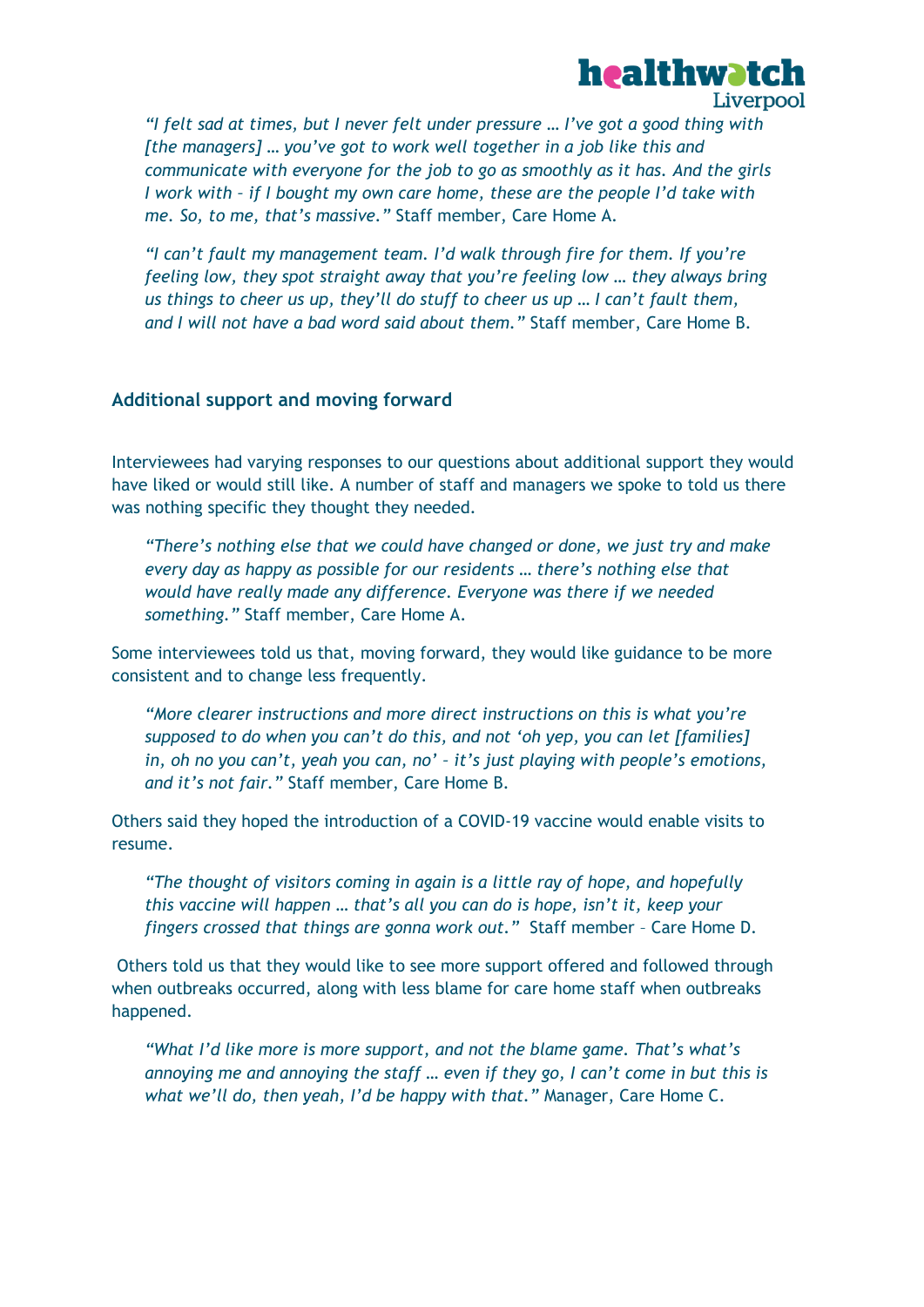

#### <span id="page-28-0"></span>**Findings – focus groups with relatives**

In October 2020, we ran an online focus group for members of the public with a relative or other loved one who had been living in a care home during the pandemic. We did not ask participants which care homes they were providing feedback about, and so cannot compare their responses directly with the responses of care home staff and managers we interviewed. However, the focus group still provides an important insight into the impact of the pandemic on care home residents and their loved ones from a different perspective, and is still important and useful to include within this report.

Overall, people had a negative experience of care homes during the pandemic. Everyone we spoke to said they had been unable to see or speak to their loved ones as much as they would have liked. While some people were able to attend garden or window visits with loved ones over the summer, different care homes had organised these in different ways, and window or garden visiting arrangements were not always suitable for participants or their loved ones. People raised concerns around the impact on care home residents with dementia, who might find window visits difficult; might not be able to use a telephone or video-calling app to speak to relatives; and might not understand why relatives are no longer visiting them. People also told us it was difficult to get in touch with care home staff and to get clear information about how their loved one was doing. A number of people reported that their loved ones' condition had deteriorated during the pandemic, and told us this had been upsetting for them. Sadly, one participant's relative passed away over the summer.

#### <span id="page-28-1"></span>**Communication with loved ones in care homes**

Participants told us their ability to communicate with their loved ones had been very restricted during the pandemic. Everyone we spoke to said that their loved ones' care home had "locked down" and stopped in-person visits from occurring early on in the pandemic. Not everyone we spoke to had been offered the opportunity to have a phone or video call with their loved one, and some participants told us that phone or video calls were sometimes difficult due to poor internet connection or phone signal at their loved ones' care home. One person told us they had purchased a mobile phone for their loved one to use, but staff at the home did not have the time to help that person learn how to use the phone.

Some people told us they had been able to do window visits with their loved one, where they could see their loved one through a window from outside the care home, but their experiences of this had not always been positive. One person told us their loved one, who has dementia, was distressed by window visits. As a result, this person made a decision to stop visiting their loved one, as they felt it was causing more harm and upset. Other participants told us the rooms available for window visits were not in convenient locations. One participant told us they themselves found window visits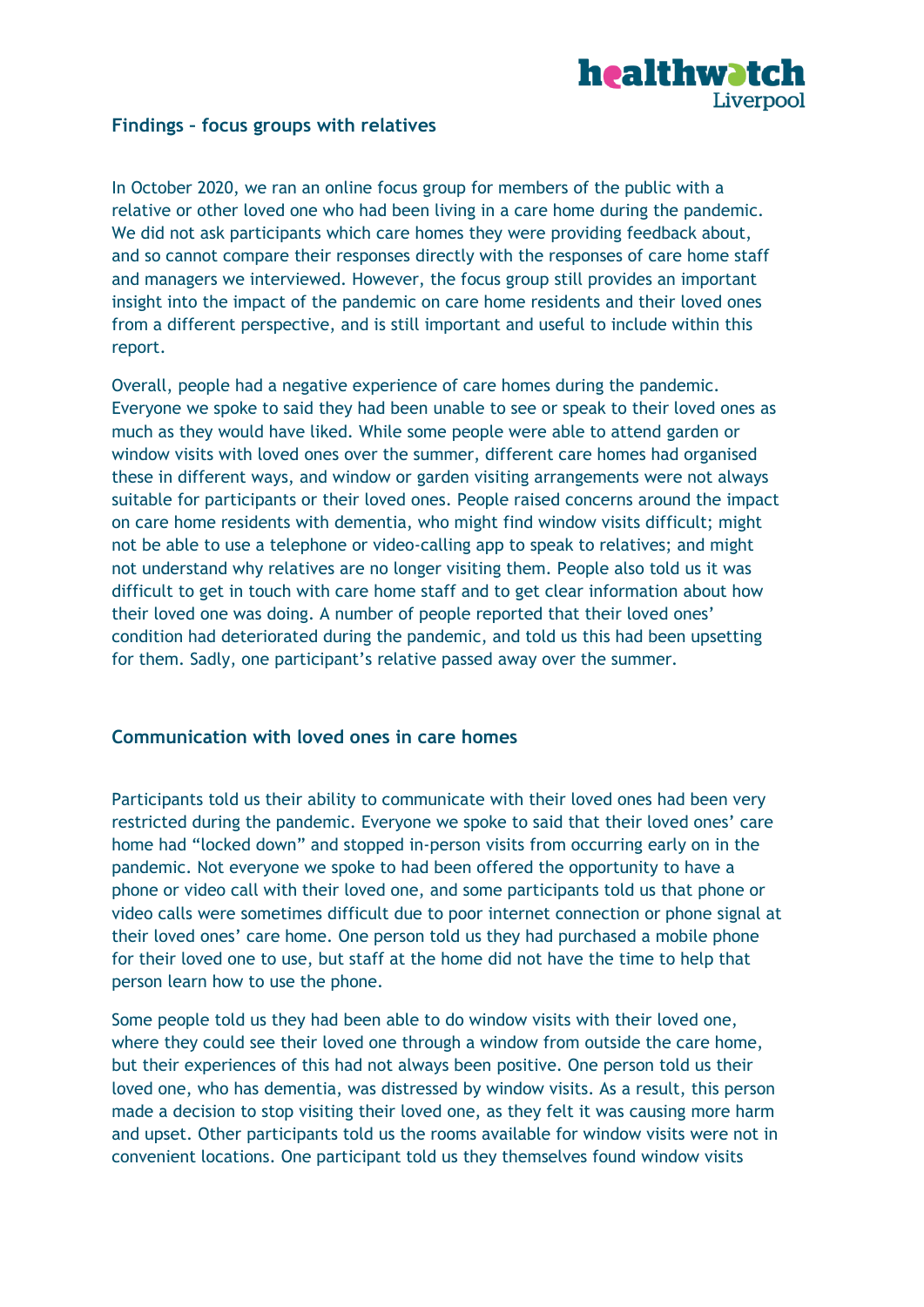

Some people told us they had been able to have garden visits with their loved one. Experiences with this were mixed, with different care homes managing garden visits in different ways. Some people told us they had little say in when their visits could occur, whereas others were able to ring up their loved ones' home and book a garden visit at a time that suited them and their loved one. Some people told us that visits were as short as 30 minutes. Others said they had not been aware of restrictions on visiting times.

Everyone we spoke to told us that lack of visits with their loved one had a detrimental impact, both on themselves and on their loved ones. They told us that they felt the health, mental health, and overall wellbeing of their loved ones had deteriorated over the course of the pandemic. People were particularly concerned about loved ones with dementia. Participants also told us about the informal care they provided to their relatives during visits prior to the pandemic, and how they worried for their loved ones' wellbeing now they were unable to provide this care. They told us they felt that care homes had often acted to protect residents from exposure to COVID-19 at the expense of their mental health and wellbeing.

#### <span id="page-29-0"></span>**Communication with Care Homes**

People told us that communication from care homes was generally poor. Most people we spoke to said that they had to phone up their loved one's care home to find out basic information about how their loved one was doing. One person said their loved ones' home sent out a regular COVID-19 newsletter to residents' families, but this did not contain any personal updates. One person told us that, even though they were their relative's next of kin, their loved one's care home communicated with different family members and their requests to be updated about their relative's wellbeing and health were ignored.

People had received mixed communication from homes regarding visiting. One person told us they found out second-hand that their loved one's care home was in lockdown, rather than directly from the home itself. Another person told us that their loved one's home had banned all visits, including window visits, after Liverpool went into Tier 3 but said they were not given a good explanation of why. Disparities between how different care homes operated during the pandemic was reported as a cause of confusion by participants.

A number of people told us that they were reluctant to get in touch with their loved one's care home, as they did not want to 'clog up' busy phone lines or distract staff from their work caring for residents. One person told us they did not like to phone their loved ones' care home because they were worried about receiving bad news.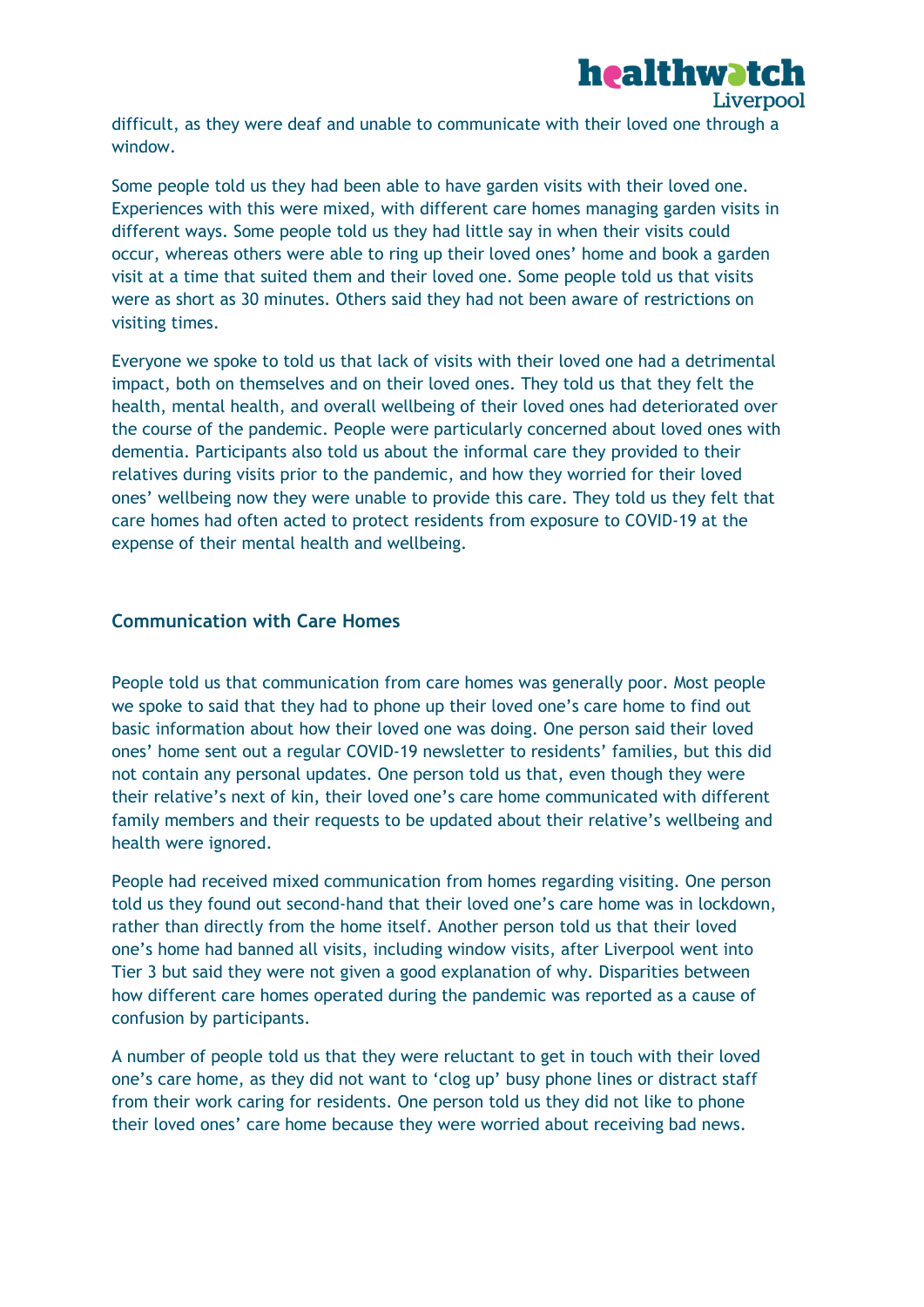

People generally felt that problems with communication went beyond individual staff members in homes, and that poor communication practices had also existed before the pandemic. A number of participants told us how disempowered they felt as carers when their loved ones first moved into a care home, and how their knowledge of their loved one's interests and habits was often sidelined by social workers and staff.

#### <span id="page-30-0"></span>**Changes people would like to see**

We also asked participants what changes they wanted to see, and how they felt their situations could be improved.

People told us that they wanted communication from care homes to be improved, so they would be kept updated about how their loved one was doing. People told us they wanted to hear some more personal updates, rather than statistics about COVID-19 cases in the home. People told us they would appreciate receiving regular updates at set intervals about how their loved one was doing, and also felt that this could help reduce numbers of calls coming in to care homes from residents' family members.

People who were currently unable to speak to their loved one via video calling said they would appreciate options for video calling being put in place.

People also told us that they wanted to have in-person indoor visits with relatives, with regular testing of visiting family members and use of PPE by visitors. People said they would like for the informal care they provided to loved ones in care homes to be recognised, and to have 'essential visitor' status to allow them to continue to provide this care.

A more detailed summary of our focus group with relatives can be [found on our](https://healthwatchliverpool.co.uk/report/2020-11-17/focus-group-mini-report-care-homes)  [website.](https://healthwatchliverpool.co.uk/report/2020-11-17/focus-group-mini-report-care-homes)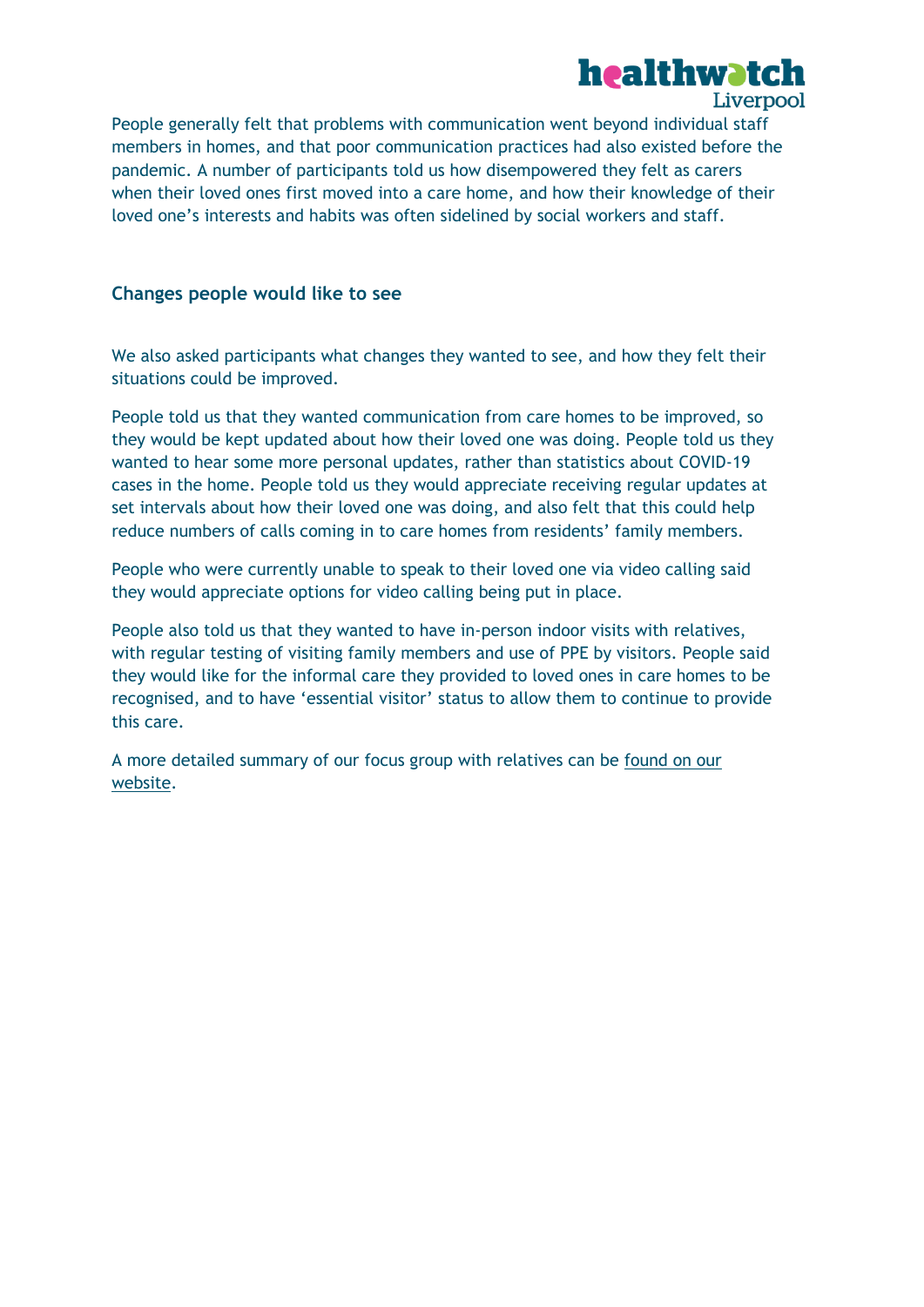

#### <span id="page-31-0"></span>**Conclusion**

It is clear that the impact of the pandemic on local care homes has been significant and wide-ranging. This report summarises findings from a small group of care home staff and residents' family members, and looks at experiences occurring during the first and second waves of the pandemic. While it may not be representative of the experience of every care home staff member, resident, or family member, it nonetheless provides an important snapshot of experiences across care homes in Liverpool between March and December 2020.

#### <span id="page-31-1"></span>**Learning Points**

1

Even where personal perceptions of the pandemic differed among interviewees, we have also still been able to draw out experiences that were common among interviewees and general areas where practice could be improved. Some areas for improvement may be nationally, as well as locally, relevant.

- Funding and finances.
	- o Many care homes, and particularly care home managers, spoke about financial pressures they faced during the pandemic. While a number of homes we spoke to told us that they had received grants to help shortfalls in funding, we also know that one care home in Liverpool has closed as a result of financial pressures and difficulties experienced during the pandemic<sup>2</sup>, and others have transferred to new ownership<sup>3</sup>.
		- While emergency grant funding can help care homes struggling in the short term, it is urgent that a solution to the ongoing crisis of funding for adult social care, including care homes, is enacted, which can provide sustainable funding for social care on a long-term basis.
	- $\circ$  As well as grants to cover shortfalls in funding, no care home that we spoke to said they had received additional funding to help with activities and stimulation for residents.
		- Care homes should receive practical support, including funding for staffing and equipment to help them maintain activities for residents. Activities are important within care homes, and help to maintain residents' emotional wellbeing, mental capacity, and can improve their quality of life. An emphasis on ensuring high-quality activities provision should also continue post-pandemic.
	- $\circ$  Some care homes we spoke to said they homes were not 'wifi-friendly', and we have heard similar feedback from residents' families. Some homes also did not have the technology to facilitate video or telephone calls between residents and their relatives; two homes we spoke to said they had been

<sup>&</sup>lt;sup>2</sup> <https://www.carehomeprofessional.com/market-challenges-force-liverpool-care-home-closure/>

<sup>&</sup>lt;sup>3</sup> <https://liverpoolexpress.co.uk/brushwood-and-millvina-care-homes-to-remain-open/>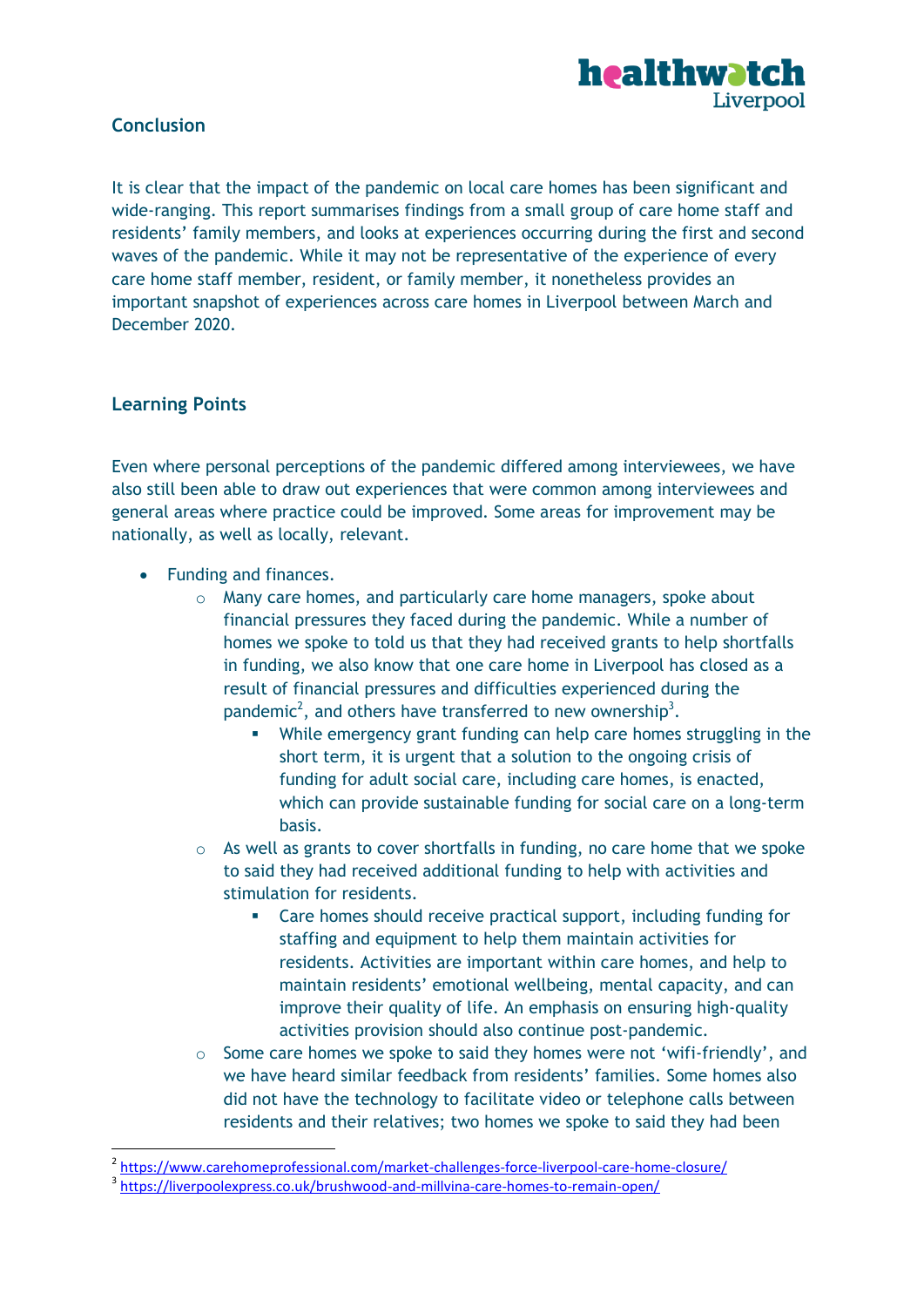

offered (but had yet to receive) one tablet to help with virtual visiting, which is inadequate.

- **Telephone and internet connectivity for care homes must be** prioritised, so that residents are able to communicate with families over phone and video calls. As well as digital and telephone infrastructure, a focus on connectivity should also cover the equipment necessary to facilitate 'virtual visits', such as tablets and mobile or landline telephones.
- Guidance
	- o Many managers said that guidance they received in the early weeks and months of the pandemic was not streamlined, and that they received multiple pieces of similar guidance from many different local and national agencies, some of which they reported as being contradictory.
		- **EXEC** Local and national bodies should work together more closely to ensure that guidance for emergency situations is coherent, joined up, and easy to understand, so as not to overwhelm the care home managers and staff who need to implement it.
		- **Future emergency preparedness planning must emphasise the need** for joint working between key local agencies during emergencies, including LCC, local Public Health, Liverpool CCG and other local healthcare partners, and any other key agencies.
	- o Guidance and support around use of agency staffing during pandemics or outbreaks should be clear.
		- **EXECT:** Liverpool City Council should clarify the processes for supporting care homes experiencing staffing difficulties and shortages as a result of COVID-19 (and, where applicable, other infectious illnesses) to ensure staffing can be kept at safe levels.
	- o Relevant local and national authorities should support care homes to safely maintain services and activities that support the quality of life of residents (such as hairdressing services, activities, or support from external faith leaders) where home are not experiencing current outbreaks, or subject to national lockdown regulations.
	- o Relevant local and national authorities should ensure that guidance around the discharge of hospital patients into care homes is clear and effectively reduce the risk of transmission of COVID-19 into care homes.
- Verification of deaths
	- $\circ$  A number of care homes told us they were instructed to verify the deaths of care home residents during a COVID-19 outbreak, despite not having been trained to verify deaths and not being ordinarily required to do it in their role. National guidelines around the verification of deaths were altered during in May 2020, to allow non-medical professionals to verify deaths with 'remote clinical support', to help avoid delays in death verification. However, guidance published by the Department of Health and Social Care in May 2020 states that *"Non-medical professionals should not experience any pressure to verify deaths. If they are not comfortable or equipped to verify, they should defer to medical colleagues or refer on to NHS 111, the*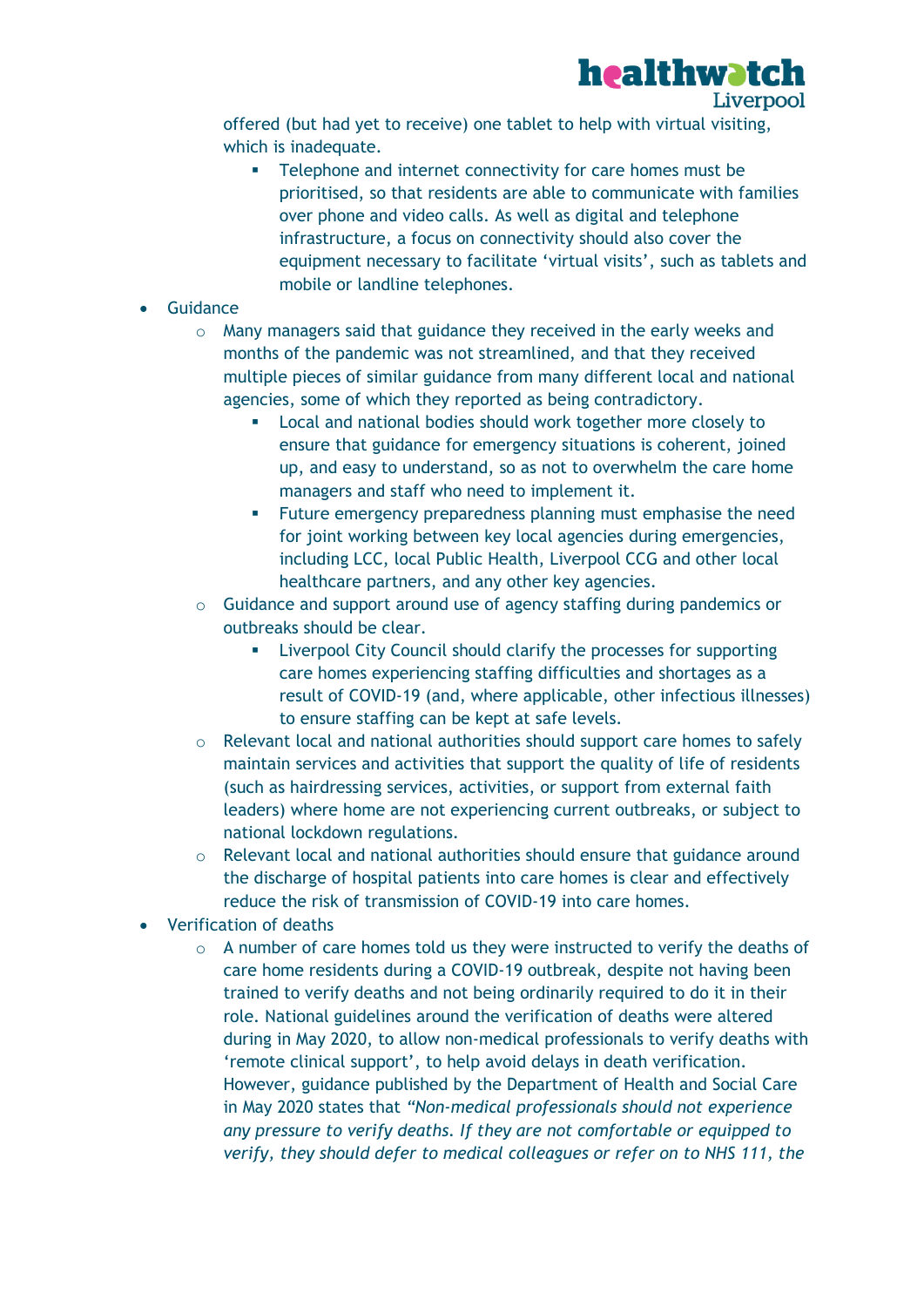

Liverpool

*patient's general practice or another provider of primary medical services."*<sup>4</sup>

- **LCC and LCCG should work with care home GPs and local healthcare** professionals to ensure that professionally trained staff are able to come out and certify deaths, even when they are linked to COVID-19, where care home staff do not wish to do this.
- Psychological support for staff
	- o No staff or managers that we spoke to said they had received special psychological or emotional support during the pandemic. We know, from our work with local NHS trusts, that COVID-19-related emotional and psychological support has been offered to local healthcare workers.
		- Psychological and emotional support should be made available to care home staff locally, and should be resourced appropriately so that staff who wish to access support can do so in a timely manner.
- Timeliness of support provision
	- o Some interviewees told us they had received offers of support (such as transport provision, or psychological support for staff) or equipment (such as tablets to facilitate virtual visits) from external agencies, but had not received this at the time of interview.
		- Where support is offered, clear time frames should be given as to when this can be delivered. Care should be taken to ensure that communication with care homes around offers of support should be clear regarding what support is being offered, and when it will be delivered.
- Family visits

1

- o We have heard from both care home staff and family members of care home residents about the negative impact of restricting visits. Families often contribute towards the care of their relatives in care homes, and while this is recognised by staff at individual care homes, it is also important that this is formally recognised by relevant local and national agencies.
	- Relevant agencies should work on developing guidelines for regular visits from family members that mitigate the risk of COVID-19 transmission to care home residents.
- o Current guidance from the Department of Health and Social Care on care home visiting, issued in January 2021, states *"visitor numbers should be limited to a single constant visitor wherever possible, with an absolute maximum of 2 constant visitors per resident".* 5
	- Given the importance of visiting to both residents and their families, relevant local and national authorities must plan to increase the limit on care home visitors as soon as possible.
	- **Communication around care home visits, around changes to visiting** guidance and policy, must be communicated clearly and in simple terms for care home staff, families, and residents to understand.

<sup>4</sup> [https://www.gov.uk/government/publications/coronavirus-covid-19-verification-of-death-in-times-of](https://www.gov.uk/government/publications/coronavirus-covid-19-verification-of-death-in-times-of-emergency/coronavirus-covid-19-verifying-death-in-times-of-emergency#annex-1)[emergency/coronavirus-covid-19-verifying-death-in-times-of-emergency#annex-1](https://www.gov.uk/government/publications/coronavirus-covid-19-verification-of-death-in-times-of-emergency/coronavirus-covid-19-verifying-death-in-times-of-emergency#annex-1)

<sup>5</sup> [https://www.gov.uk/government/publications/visiting-care-homes-during-coronavirus/update-on-policies](https://www.gov.uk/government/publications/visiting-care-homes-during-coronavirus/update-on-policies-for-visiting-arrangements-in-care-homes)[for-visiting-arrangements-in-care-homes](https://www.gov.uk/government/publications/visiting-care-homes-during-coronavirus/update-on-policies-for-visiting-arrangements-in-care-homes)